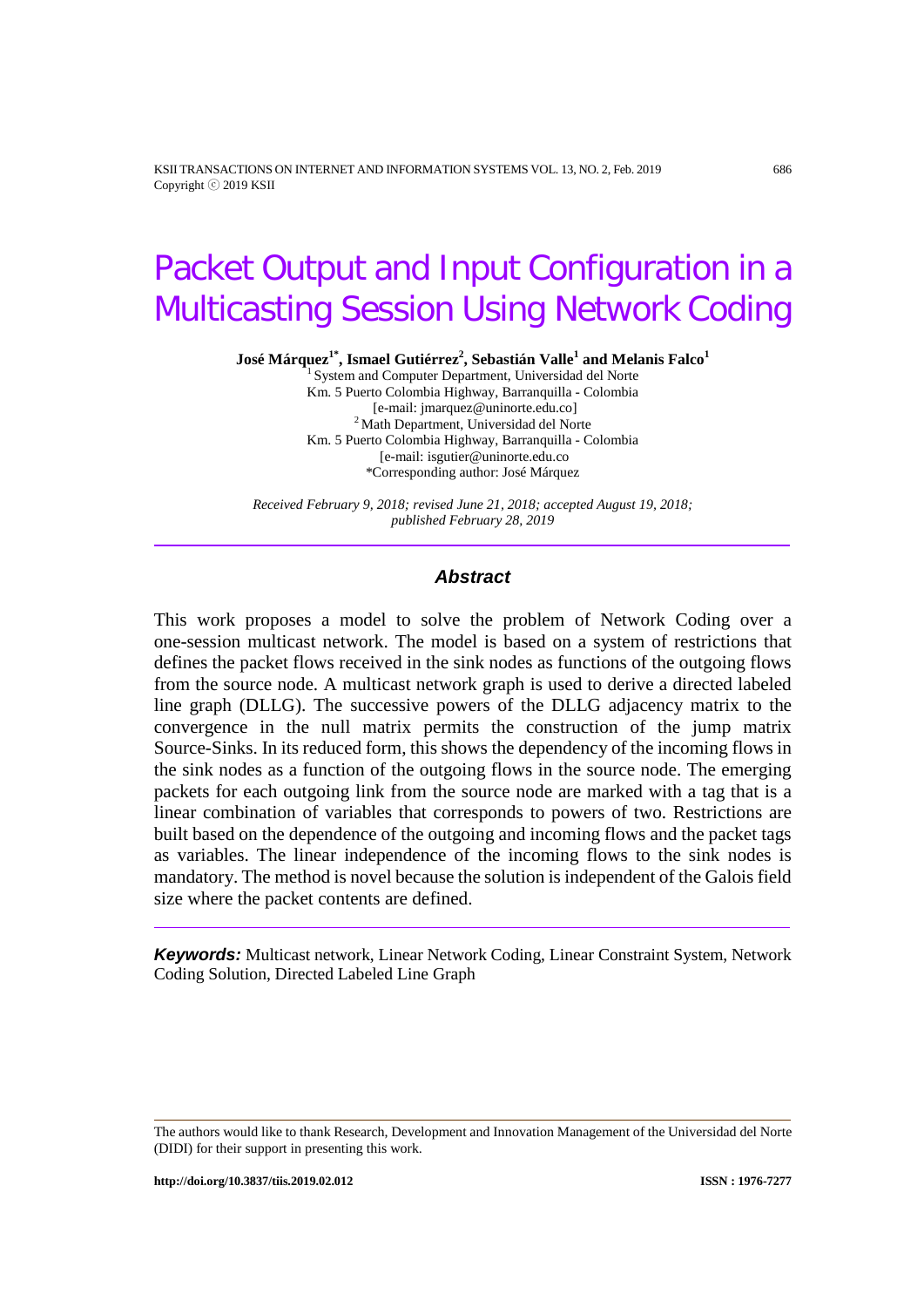# **1. Introduction**

**T**raditional routing mechanisms allow intermediate nodes to execute storage-and-forward actions; therefore, each packet (the element of the vector space  $\mathbb{F}_q^n$ , where  $\mathbb{F}_q$  is the finite field with q elements and  $q = 2$ ) is a copy of a previously received packet in an input link to the node. In multicast systems, intermediate nodes can receive packets over input links, besides they can be duplicated and forwarded to multiple output links. However, this mechanism is prone to traffic congestion.

However, Network Coding (NC)  $[1-3]$  allows each router, which acts as a node in the network, to carry out the mixing of its incoming packets by computing a linear combination, not only in the source and sinks nodes, but also in the intermediate nodes. **Fig. 1** shows a node (router) with three incoming packet flows and two outgoing flows, which are a linear combination of the incomers. When NC is used in transmissions, especially multicast transmissions, packets can be forwarded, mixed (coded) at intermediate nodes, and decoded to obtain the original packets at the sink nodes [4]. Therefore, NC theory shows that the transmission of information in a multicast system can be improved and surpass the paradigm of routing and data replication.



**Fig. 1.** Computing outgoing packets from incoming packets

According to [5], "*Network Coding means that bits in information flows do not have to be delivered as a commodity; these can be mixed as desired, as long as the receiving computers have received enough evidence or clues to reconstruct the original packets of the sending computer*."

**Fig. 2** (in [4] and [6]) shows a network consisting of directed links with the same capacity of B bps. Without intermediate routing nodes, the source computers  $s_1$  and  $s_2$  send a packet stream to the receiving computers  $t_2$  and  $t_1$ , respectively. In turn, the source computer  $s_1$ attempts to send packets to computer  $t_1$ , and computer  $s_2$  attempts to send packets to computer  $t_2$ . Observation shows that the outgoing packets of  $s_1$  reach  $t_1$  only through the path  $s_1 \rightarrow 1 \rightarrow 3 \rightarrow 4 \rightarrow 6 \rightarrow t_1$ , and the outgoing packets of  $s_2$  reach  $t_2$  only through the path  $s_2$  $\to$  2  $\to$  3  $\to$  4  $\to$  5  $\to$   $t_2$ . It is clear that the link (3,4) is shared and acts as a bottleneck for simultaneous transmission.



**Fig. 2.** Two unicast sessions in contention for the link (3,4) [4]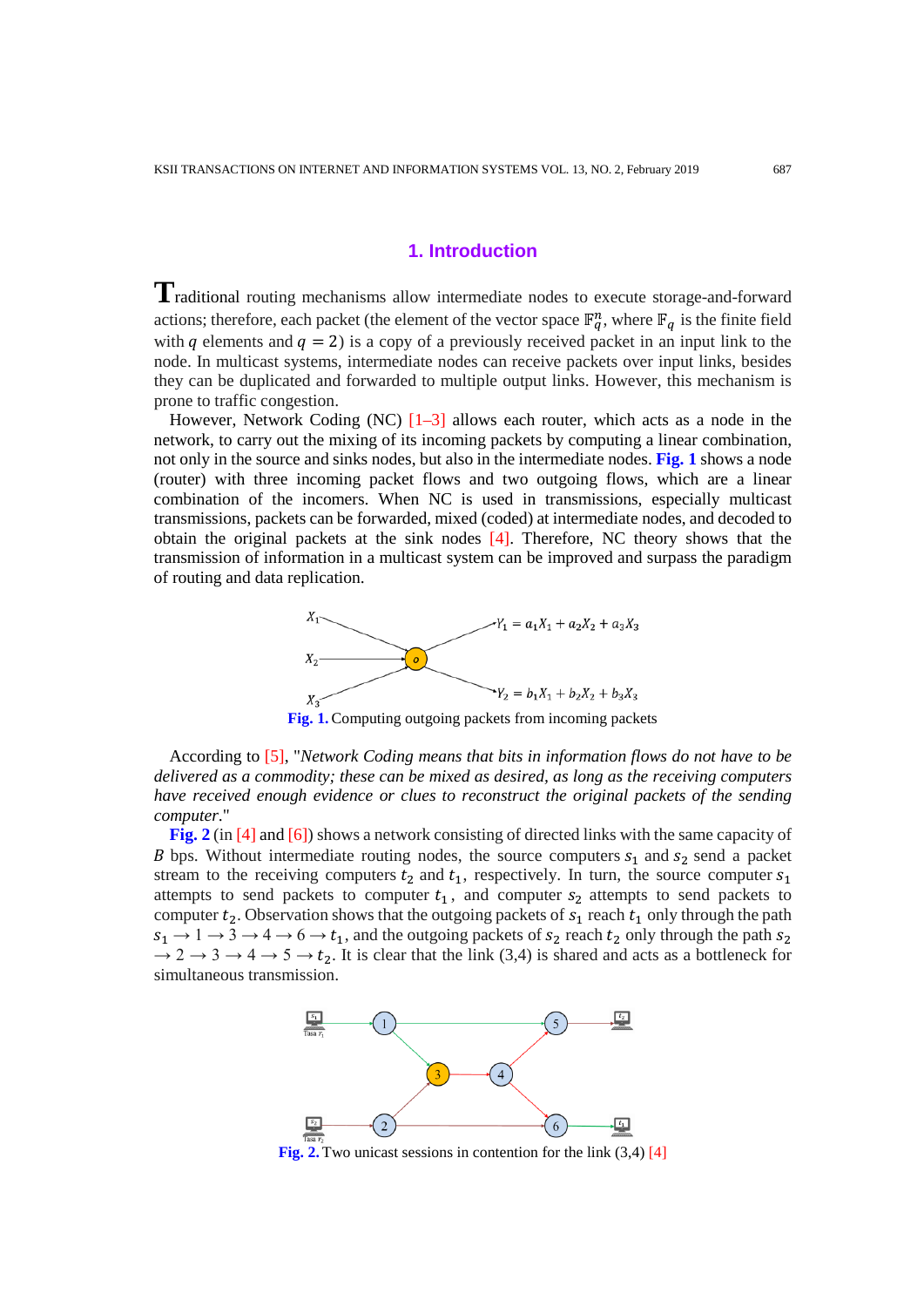If the nodes that make up the **Fig. 2** network only route the information they receive, then link (3,4) must be shared between the two unicast sessions, which only allows the following set of transmission rates  $\{(r_1, r_2)|r_1, r_2 \geq 0, r_1 + r_2 \leq B\}$  and these are interpreted graphically in **Fig. 3(a)** [7]. It is not possible for any of the unicast sessions to establish a communication stream with a rate greater than  $B$ . However, if the network nodes can implement NC, specifically on node 3 of the shared link (3,4), then both sessions can reliably communicate at rate B, which permits the set of transmission rates  $\{(r_1, r_2)|0 \le r_1 \le B, 0 \le r_2 \le B\}$  as shown in **Fig. 3(b)** [7]. Therefore, the region of **Fig. 3(b)** comprises all of the possible flow rates, and this is called the capacity region for these sessions [4] [7]. For both unicast sessions, rate  $B$  is achieved by mixing the information flows in node 3 using the XOR operation. By applying the XOR operation again, the original flows are obtained in nodes 5 and 6. In **Fig. 2**, the blue and purple line links carry the original information flows, whereas the red links carry the mixed flow.



**Fig. 3.** The ranges of reachable transfer rates for **(a)** traditional routing and **(b)** routing with NC [4]

According to [8], the current communications networks share the same fundamental operating principle. Regardless of whether packets are sent over the Internet or signals on a telephone network, the information is transported like vehicles traveling along a highway. Just as cars share the road, data flows share the resources of the network. However, the information packets themselves, like individual cars, are separate.

Currently, communication networks treat data packets as unmodifiable units; that is, data packets produced at the source are routed through the network until they reach a sink. In this process, each packet remains intact. The NC paradigm, which was initially proposed in [1], breaks with this previous assumption. It suggests that instead of merely forwarding data, nodes can combine several incoming packets into one or more outgoing packets, which makes it unnecessary to deliver the actual packets produced by the source node to the sink nodes. The sink nodes can obtain the original packets through a process of decoding the received packets.

This work proposes a system of linear equations (constraints) whose solution determines the ordering of the *r*-packets over the vector space  $\mathbb{F}_q^n$  in the outgoing links from the source node, where  $r$  corresponds to the maximum flow of a multicast session. This ordering ensures that the packets are correctly delivered to the sink nodes. Packets can be sent from the source node in the original format (single packets) or in linear combinations of single packets (combined packets). Also, combined packets can be created through inner nodes of the network. These packets, which are defined over  $\mathbb{F}_q^n$ , arrive at the sink nodes where they must be linearly independent so that the system has a solution.

The importance of this work is that the most relevant constraints derived from the solution define each incoming flow in each sink as a linear combination of some of the outgoing flows in the source node. The resulting linear combinations are expressed in terms of the codes representing the packets. The packets are tagged as variables based on a code system over the vector space  $\mathbb{F}_2^r$ , where the constraints are set with coefficients over  $\mathbb{F}_2$ .

This work can neither be extended directly to a network with losses or errors in the packets,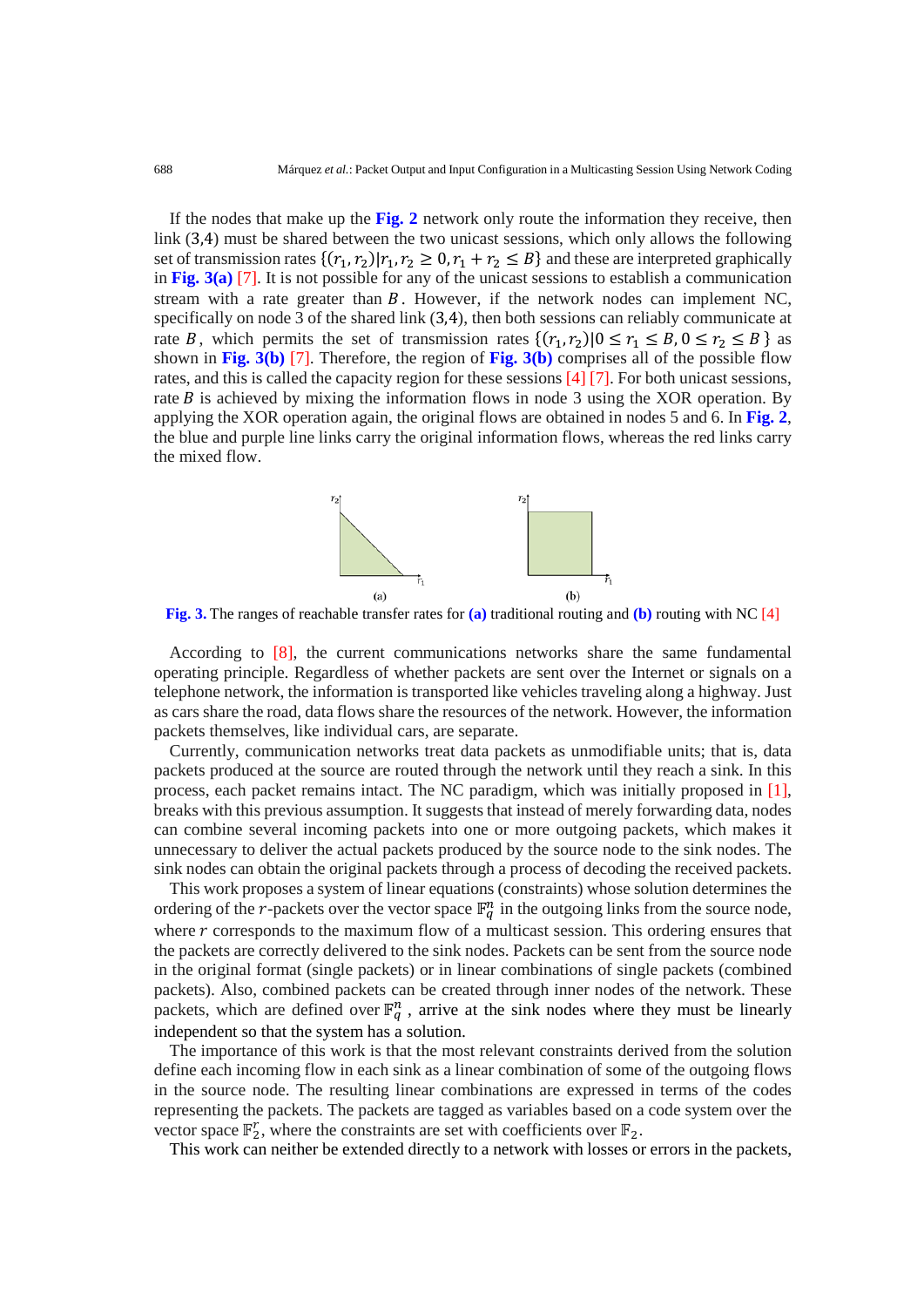nor when there are broken links. However, for future studies with transport protocols and error control, along with routing protocols for updating the routes, they can use the results achieved from this study for the most efficient delivery of the packets. Currently, large Internet providers include redundancy at three levels to mitigate these problems. The first is at the router level, which can have more than one high capacity processor installed. The second level is the connection of more than one link between a pair of routers. Finally, there is the redundancy of destination routers from an origin with a high traffic load. An example of a redundancy application is the Virtual Router Redundancy Protocol (VRRP) [29].

Knowledge of the topology is a prerequisite for the objective proposed in this work. An algorithm must run to determine the paths that lead from the source node to the set of sink nodes before the application of the proposed model. The algorithm would demand a high computational cost when determining the topology that favors the use of Network Coding due to the unknown and complex nature of the global network through which the multicast routing would be conducted. The determination of the multicast network has become one of the most complex tasks for the construction of a solution with Network Coding [19]. However, after the algorithm defines the topology, the overhead would be subject to the convergence times involved in the entry and exit of the nodes, and the breakdown and recovery of the links. These times are within a few seconds with current processor technologies.

Two topologies with coding nodes were utilized to show the application of the explained model. The topologies do not have a specific name. The main advantage of these topologies is that they show the simultaneous sending of packets from the source node, the construction of linear combinations in the coding nodes, and the decoding of packets in the sinks. The main disadvantage is that in the case of implementation, there should be a synchronization of the packets sent at the exit and arrival to the routers to achieve reception and decoding in the sinks.

This paper is organized as follows. Section 2 is a review of the studies related to the proposal. Section 3 explains the principles of construction of the network model. A detailed explanation of the proposed problem is included in Section 4. Section 5 describes the representation of the network model in matrices and the classification of the links. Section 6 discusses the construction of the solution bases and the algorithms that support it. Section 7 shows how to obtain the constraints of the model from the exposed bases. Section 8 provides examples of the implementation of this proposal. Finally, the conclusion and recommendation of future work are presented in Section 9.

# **2. Related Work**

The initial theoretical work in NC was developed by Ahlswede *et al*. [1] and was modeled with a directed graph  $G = (V, E)$  with links without noise and with capacities of a symbol of a field  $\mathbb{F}_q$  per unit of time. They showed that a source node,  $s \in V$ , can send the same information to a set of sink nodes,  $T = \{t_1, t_2, ..., t_d\} \subset V$ , where  $s \notin T$ , at a maximum data rate r.

Ahlswede *et al*. demonstrated that the problem with a multicast session is an underutilization of resources by restricting the use of the network nodes to only the execution of the routing function. Their work also demonstrated that the multicast capability,  $r(s, T)$ , or the maximum rate at which a source node can transmit common information to a set of sink nodes, is determined by the lower value of the maximum flows from the source node  $s$  to each of the sink nodes  $t \in T$ . That is:

$$
r(s,T) = min_{t \in T} MaxFlow(s,t).
$$
 (1)

The above result is known as information flow theorem, which is considered a generalization of the classic max-flow-min-cut theorem for commodity flow [9] and was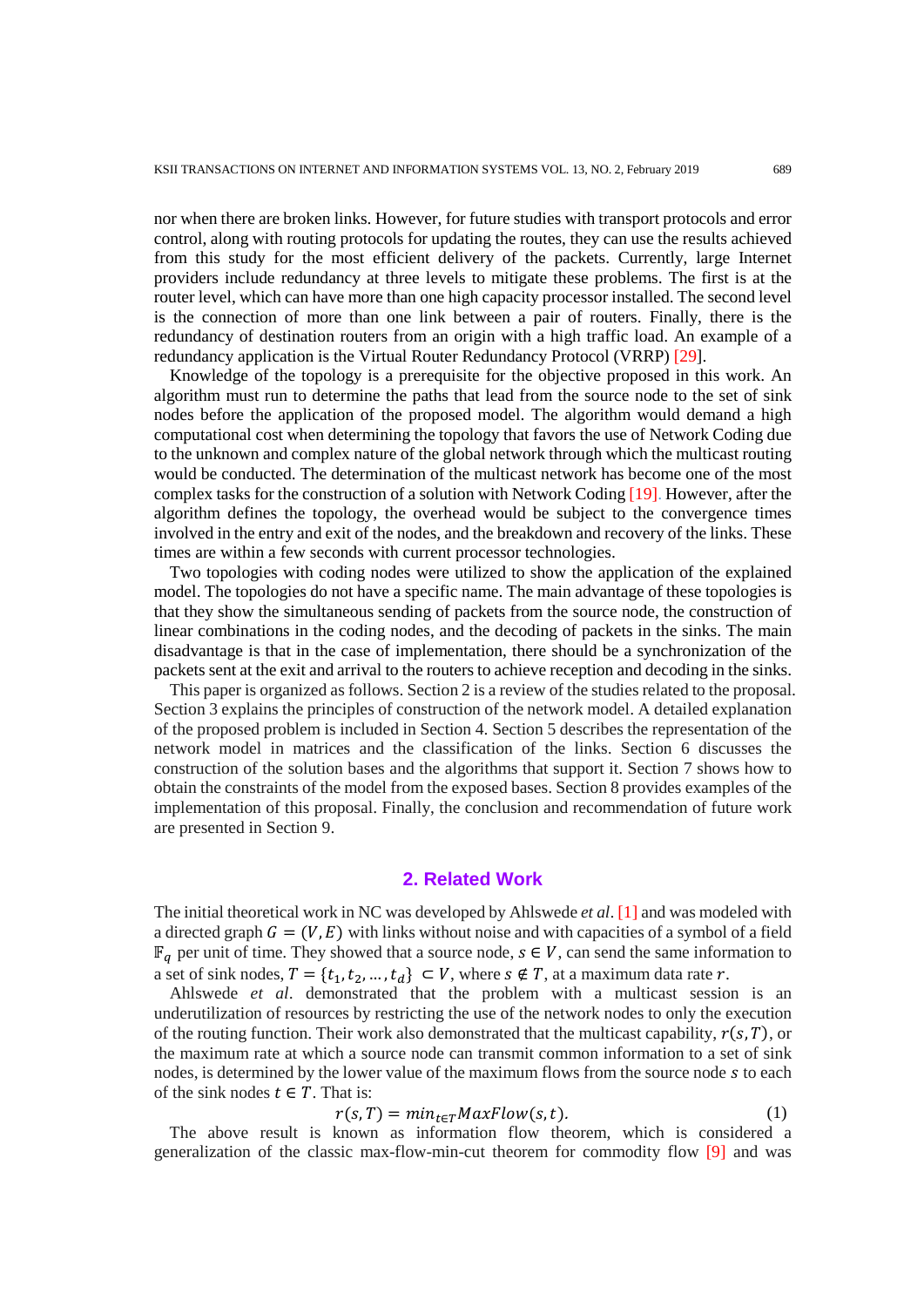tested independently by Elías *et al.* [10] and Ford and Fullkerson [11] [12] in 1956.

NC demonstrates that it is possible to increase performance and gain an advantage over traditional routing mechanisms. Also, whereas routing mechanisms cannot achieve multicast capacity, it can be achieved through NC.

Li *et al.* [3] demonstrated that linear coding functions in the inner nodes are enough to achieve the maximum multicast capacity and thus define Linear Network Coding (LNC). LNC considers messages as packets consisting of elements over a finite field  $\mathbb{F}_q$  [13], which can be represented by a binary vector of length  $log_2(q)$  bits [6]. The coding function that generates a message emerging from a node is a simple linear combination of incoming messages to the node over the finite field  $\mathbb{F}_q$ . Likewise, linear operations on incoming information permit decoding in the sink nodes.

Koetter and Médard [2] [14] showed that linear solutions exist for solvable multicast networks with an alphabet of some finite field whose size is a power of two and is as large as  $r|T|$ . Also, they demonstrated how to find the coefficients of linear coding and decoding functions by searching for the values of the variables of a non-zero polynomial. However, for the solution of the multicast problem, the structure they proposed produces a polynomial time algorithm. Authors in  $[15-17]$  showed how to find the linear coding and decoding coefficients for a multicast session through an algorithm that runs in polynomial time over a finite field of maximum size  $|T|$ .

The authors of [18] proposed a significant improvement to the performance of end-to-end multicast transmission through the replication and forwarding of data by overlay nodes instead of sending them through end systems. In their work, they determined that overlay nodes have the total capacity to encode and decode data at the message level using LNC. They also proposed a distributed algorithm to construct a directed acyclic graph (DAG) corresponding to the multicast network in which NC is applied. This algorithm duplicates end-to-end performance in several cases.

The NC-based multicast routing algorithm proposed in [19] aims to find the path-clusters between the source node and each sink. The path-cluster corresponds to the  $r$  paths of disjoint links between the source node and each sink in a multicast system. Through the labeling algorithm, it is possible to find the maximum flow  $r$  between any two nodes in a network  $[20]$  $[21]$  and also obtain the r disjoint paths for each sink node in a multicast session.

In [22], a routing and coding scheme is presented to achieve maximum packet transport in a multicast session by determining and combining the paths of the multiple maximum flows through overlapping links. The authors propose that only the links and nodes in the combined maximum flows will be used to construct the coding and routing scheme.

Based on the advantages of the shortest path Dijkstra algorithm and NC, the proposed routing algorithm [23] has a higher performance and load balancing capacity than the shortest path distribution tree algorithm.

# **3. Principles of Model-Building**

#### **3.1 Communications Network Model**

This work studies multicast transmission (wired or wireless) with the purpose of sending the same information from a source node to all sink nodes at the same data rate (bandwidth). This communications network is modeled with a directed, acyclic and lossless (entirely reliable) link graph  $G = (V, E)$ , where V represents the set of nodes (routing only or routing/coding), and E is the set of directed links that join the nodes. Let  $i, j \in \mathbb{N}$ , then it is established that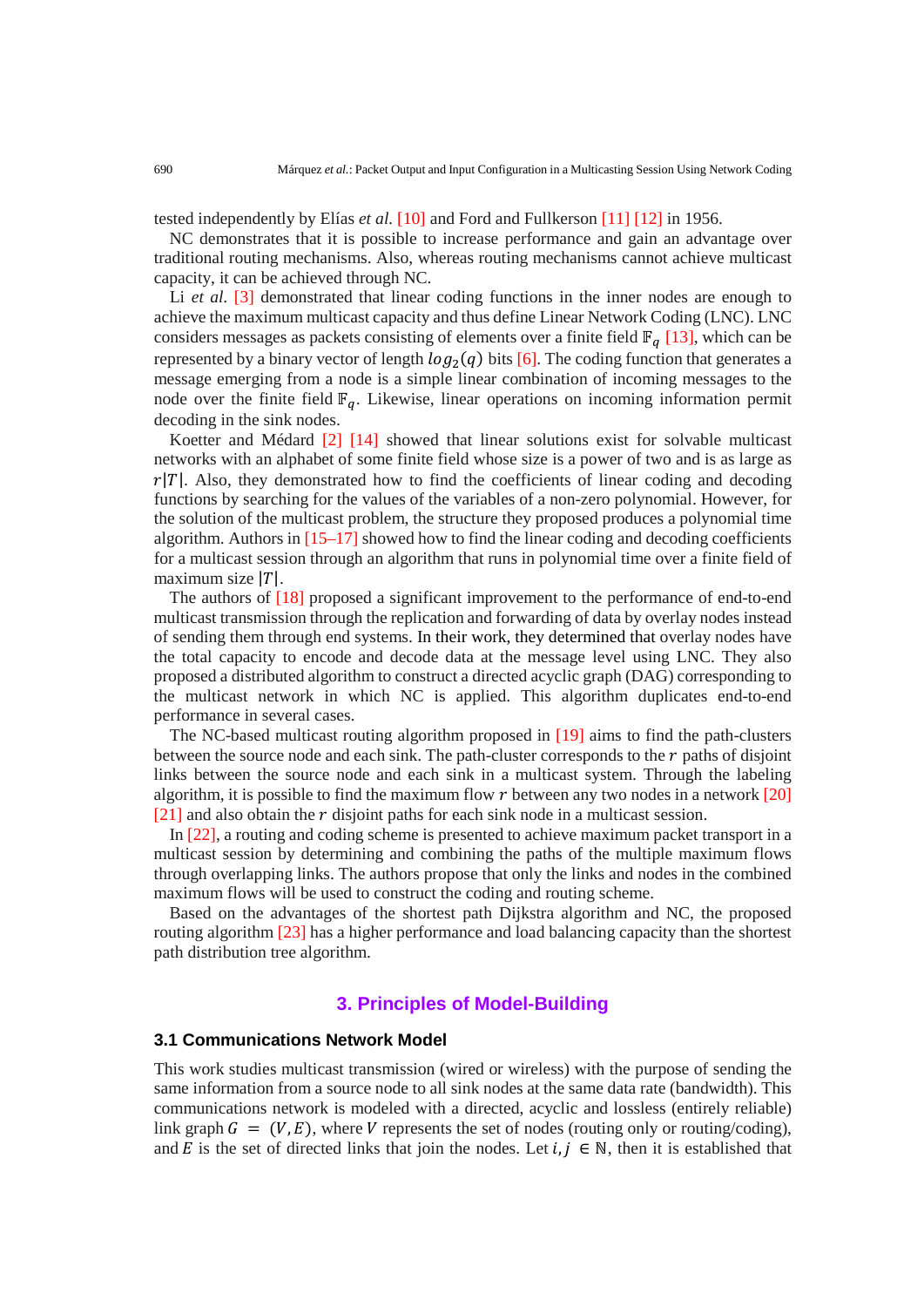$\forall e \in E$ , it is represented as the ordered pair  $e = (i, j)$ , where  $i, j \in V$  are ordered topologically, and this indicates that  $i < j$ . The flow of information goes from node i to node  $j$ , and delays in transmission are not considered. The origin and the destination node of a link  $e = (i, j)$  is denoted by  $o(e) = i$  and  $d(e) = j$ , respectively. In simple multicast communication, the sender or source node  $s \in V$  can transmit the same information to a set of sink nodes  $T\subset V$ , where  $s \notin T$ .

 $\Gamma_l(i)$  is defined in [2] as the set of links that enter node  $i \in V$ , and  $\Gamma_l(i)$  as the set of links that originate in  $i$ . Formally, this is written as:

$$
\Gamma_I(i) = \{ e \in E \mid d(e) = i \}. \tag{2}
$$

$$
\Gamma_0(i) = \{ e \in E \mid o(e) = i \}. \tag{3}
$$

 $\delta_I(i)$  is also defined as the degree or number of links entering *i*, whereas  $\delta_O(i)$  is the degree or number of links that emerge from *i*: formally,  $\delta_I(i) = |\Gamma_I(i)|$  and  $\delta_O(i) = |\Gamma_O(i)|$ .

Each link  $e \in E$  is associated with a non-negative number  $C(e)$ , which is called the capacity of e. A node *i* can send information through a link  $e = (i, j)$ , at a maximum rate of  $C(e)$  bits per unit of time. The bit stream (called a random process in [2] [24]) is transmitted through link *e* and is denoted by  $f_e$  o  $f_{ij}$ . Also, at node *i*, the flows  $f_{e'}$  enter through each  $e' \in \Gamma_I(i)$ . In general, the stream of the bits  $f_e$ , transmitted through link  $e = (i, j) \in \Gamma_0(i)$  will be a function of all of the flows  $f_{e'}$ , assuming that  $e' \in \Gamma_I(i)$ .

#### **3.2 Maximum Transmission Rate**

The model aims to send the same information from the source node to each sink node at the maximum possible data rate. We let  $r(s, T)$  (or simply r) denote the rate at which the same information can reliably be transmitted to each sink node  $t \in T$ . It is observed that the maximum transmission rate or bandwidth,  $r(s, T)$ , has as an upper bound related to the minimum of the maximum flows between s and each  $t \in T$ , which indicates that  $r(s, T) \leq$  $min_{t \in T} MaxFlow(s, t)$ . Likewise, in [25], the MaxFlow-MinCut theorem proved that the minimum cut,  $s-t$ , is equal to the maximum flow for the unicast case, i.e.,  $r(s, T) \leq$  $min_{t \in T} MinCut(s, t)$ . This maximum transmission rate is only achievable in a network where multicast communication is performed using NC, and this is demonstrated by [1].

In the proposed model, the maximum transmission rate,  $r = min_{t \in T} MaxFlow(s, t)$ , between source node  $s$  and set  $T$  of the sink nodes in a multicast session corresponds to the maximum number of packets generated in the source node  $s$ , which is the same number of packets delivered in each of the nodes  $t \in T$ . The generated and delivered r packets are l symbols length (bits that are over the field  $\mathbb{F}_2$ ). Therefore, the unit of measure of r in bits (symbols) per unit of time (as mentioned in earlier sections) is no longer considered.

#### **3.3 Symbols, Codes and Fields**

The directed links of  $G$  can reliably carry packet  $p$ , where  $p$  is a vector of length  $l$  bits set over the finite field  $\mathbb{F}_q$ ,  $q = 2^m$ , and m is the number of bits per symbol over the finite field. The number  $L$  of symbols of length  $m$  bits constituting the packet is determined by:

$$
L = \left| \frac{l}{\log_2 |\mathbb{F}_q|} \right| = \left| \frac{l}{\log_2(2^m)} \right| = \left| \frac{l}{m} \right|.
$$
 (4)

For example, given a network with a packet  $p$  of 12 bits long and 3 bits per symbol (they are over the field  $\mathbb{F}_{2^3}$ , the following values are deduced:

The length of packet *l* is 12 bits. The number of *m* bits per symbol over the finite field  $\mathbb{F}_q$  is 3 bits per symbol. The number of 3-bit symbols over the finite field  $\mathbb{F}_q$  is  $|\mathbb{F}_q| = 2^3 = 8$  3-bit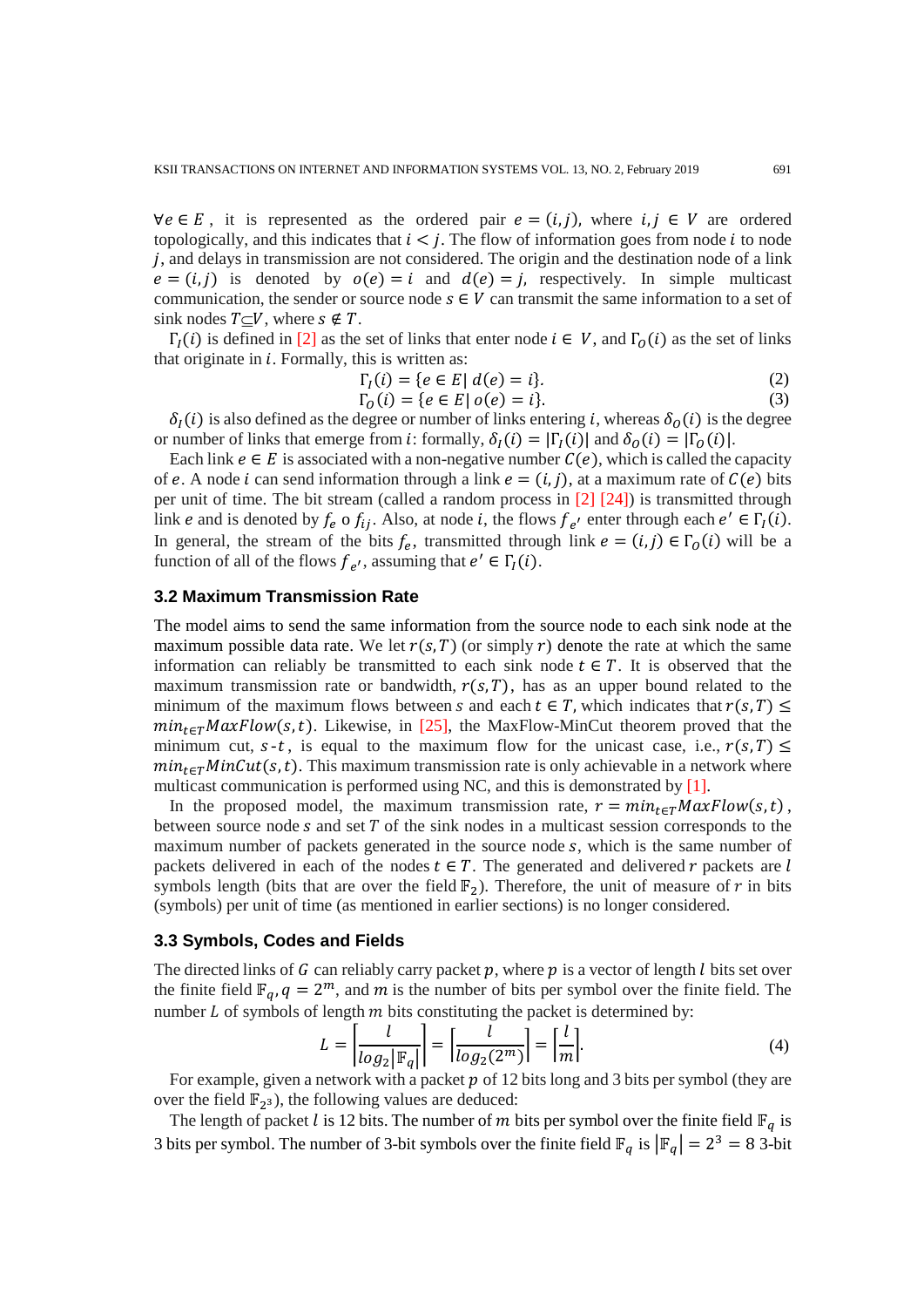symbols. The number of symbols in the packet is  $L = \left| \frac{12 \text{ bits}}{3 \text{ bits/symbol}} \right| = 4$  symbols over the field  $\mathbb{F}_q$ . It is observed that the packet has a length of 12 bits,  $p \in \mathbb{F}_q^4$ , with  $q = 2^3$ . All of the packets generated and transmitted through the network links will be over the vector space  $\mathbb{F}_2^4$ , and a total of  $\left| \mathbb{F}_{2^3}^4 \right|$  different packets can be generated.

A sample of these packets is shown below with the 3-bit symbols grouped in parentheses:

 $p_1 = [(001)(010)(100)(110)]$  $p_2 = [(010)(000)(110)(110)]$  $p_3 = [(100)(110)(001)(101)]$ 

## **3.4 Vector Spaces and Packets**

Packets are classified as simple or combined. Simple packets are the original packets generated by the client's computer placed before the source node and obtained (through linear decoding) in the  $|T|$  sink nodes, whereas combined packets are the result of linear combinations that occur along the multicast transmission from the source node s to any of the sink nodes in  $T$ .

The source node  $s$  receives the  $r$  simple packets that determine the maximum flow of the multicast session from the sending computer, and each content of a simple packet  $p$  is defined over  $\mathbb{F}_2^l$ . For example, if  $l = 7$ , the packets generated and received by s belong to the vector space  $\mathbb{F}_2^7$  and are 7 bits long.

In the model, each packet corresponds to an information unit constituted by  $l$  bits and each network link is defined by a bandwidth equal to the information unit. All of the links in the model have the same capacity.

Let  $c(p)$  be the code of packet p; the simple and combined r packets built along the transmission to the  $T$ -nodes are represented (or tagged) by codes belonging to the set:

$$
\wp = \{c(p) | c(p) \in [1:2^r - 1] \}.
$$
\n(5)

The codes of simple packets shape the  $\mathcal{D}_u$  set, such that  $\mathcal{D}_u \subset \mathcal{D}$ , where:

$$
\wp_u = \{c(p)|c(p) = u_i = [0^{i-1}, 1, 0^{r-1}], i = 1, ..., r\}.
$$
\n(6)

The vector  $u_i$  is the *i*<sup>th</sup> vector of the canonical basis of  $\mathbb{F}_2^r$ . The number of codes in  $\wp$  that can be handled in a multicast session of maximum flow r is  $|\wp| = 2^r - 1$ , and the number of codes corresponding to the simple packets is  $|\wp_{\nu}| = r$ .

In addition, the simple packet codes (or tags) are also represented by mnemonics corresponding to an alphabet  $\Sigma = \{A_1, A_2, ..., A_r\}$  and are related following the topological ordering of the alphabet symbols as specified in the following bijective function:

$$
g: \mathcal{S}_u \mapsto \Sigma
$$
  
 
$$
g(u_i) = A_i
$$
 (7)

From function g, it follows that  $\Sigma = \{A_i | A_i = g(u_i), u_i \in \mathcal{Q}_u\}$ , and  $|\Sigma| = r$ .

For example, if  $r = 3$ , the sets  $\wp$ ,  $\wp_u$  and  $\Sigma$  are:

 $\wp = \{001, 010, 011, 100, 101, 110, 111\}$ ,  $\wp_u = \{001, 010, 100\}$  and  $\Sigma = \{A, B, C\}$ , where  $g(001) = A$ ,  $g(010) = B$ , and  $g(100) = C$ .

From the above, the codes representing the  $r$  packets that can be transmitted from the source node s, in a multicast session are nonzero elements of the vector space  $\mathbb{F}_2^r$ . That is, packets are distinguished by their representative codes and not by their contents. Likewise, if the mnemonics or codes that identify two or more packets are different, then so are their contents.

In each coding/routing node, the outgoing packet corresponds to a linear combination of the incoming packets and uses as global coding coefficients [24], the symbols (bits) with a value of 1 belong to the field  $\mathbb{F}_2$ . This linear combination translates into a bit-by-bit sum of the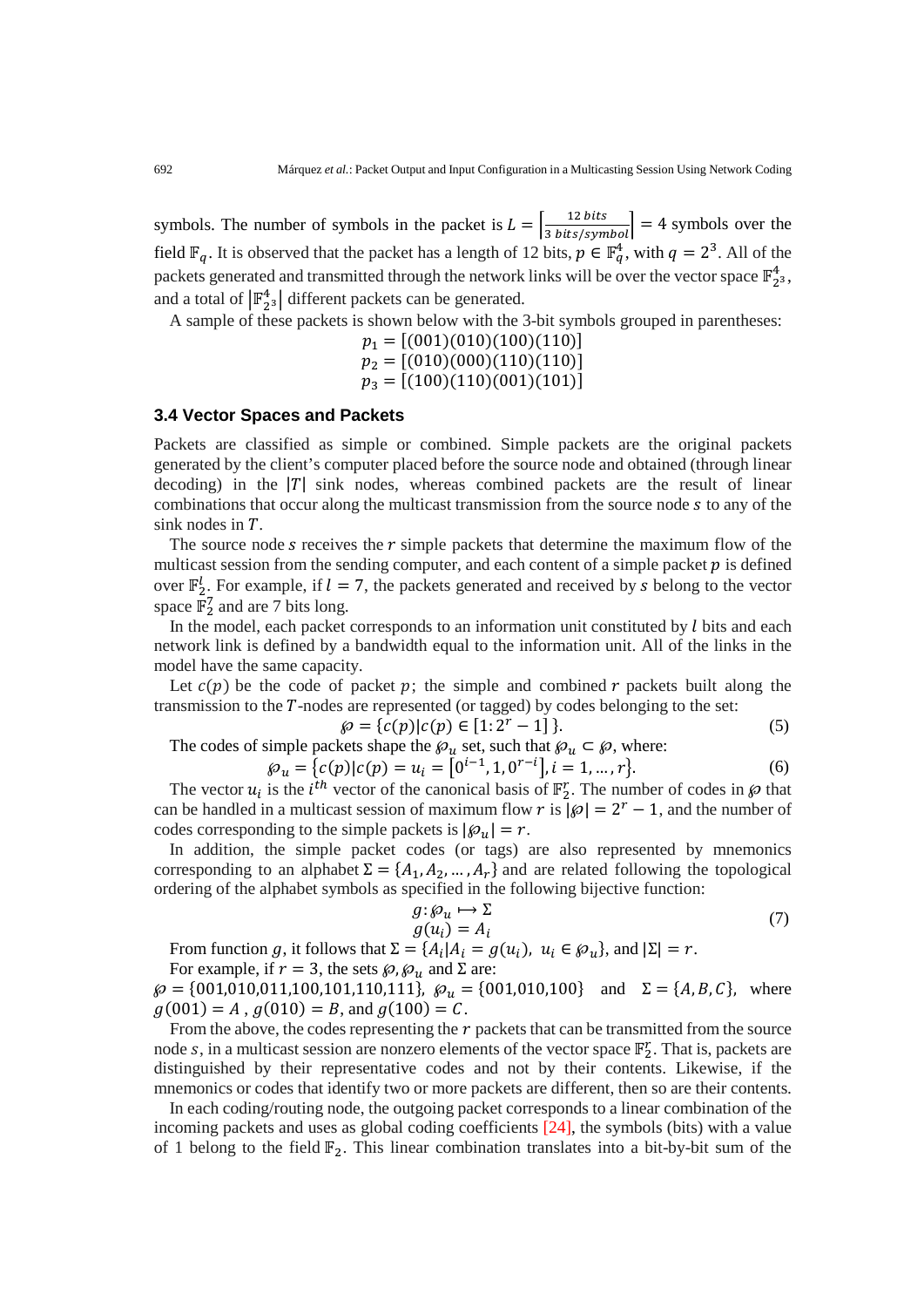component bits of the packets that enter the node.

For example, in Fig. 4, each packet  $p_i$ , arriving at coding node  $c$  has length  $l$ , which is  $p_i \in \mathbb{F}_2^l$  and each  $a_i, b_i \in \mathbb{F}_2$ . In node c, the linear combination for each output link is established. During the transmission and propagation process, the new packet  $p_1 + p_2$  and length  $l$  is forwarded bit-by-bit from node  $c$  to each of the adjacent nodes, which are connected to the output links. It is important to highlight that because of this approach, the -bitwise sums are calculated between the two packets to determine the combined packet.

## **4. Proposed Problem**

#### **4.1 Statement of the Problem**

The NC problem (and determining a solution) on a multicast session has been approached in different ways according to [2] [16] [17]. However, in all cases, it has been revised from the contents of the messages or packets, which limits the solution to the size of the field to which the contents belong.



**Fig. 4.** The bit-by-bit linear combination in the packets

A multicast session for a communications network is configured with a source node  $s$ , a set of sink nodes  $T$ , a unit capacity of information per link of length l bits and a maximum flow  $r$ for each node in  $T$  as shown in Fig. 5.

The goal is to determine the tag or code in  $\wp$  that names the packets for each of the  $\kappa$  output links  $e_1, e_2, \ldots, e_k$  that emerge from the source node s. This process guarantees the reception of independent linear combinations into the sink nodes to retrieve the codes in  $\mathfrak{g}_u$  of the original simple  $r$ -packets. The packets are sent through the inner links and the nodes of  $G$  and are tagged with codes in  $\wp$  or specified as linear combinations of the mnemonics in  $\Sigma$ .

This goal includes accommodating (on each outgoing link  $e_1, e_2, \dots, e_k$  from s) the best tag combination (vectors  $u_i$  or their linear combinations) in  $\wp$  to transfer across the network internally and obtain the tags of the original packets for each node in  $T$  and through the solution of a system of linearly independent constraints. That is, the linear combinations generated in  $r$  paths that reach each node in  $T$  from  $s$  must be linearly independent.

The solution is established without considering the size of the field to which the contents of the packets belong. That is, regardless of its length in bits, only the size of the tag or code of each packet generated in the source node will be considered.

In Fig. 5 and for each outgoing link from s, packets emerge and are generated with either  $A_i = g(u_i)$  or linear combinations of codes representing the tags in  $\mathcal{P}_u$ . A packet stream must enter each sink node, where the codes representing the stream are in  $\wp$  and must be linearly independent. Incoming codes are the result of linear combinations during transmission through the inner nodes.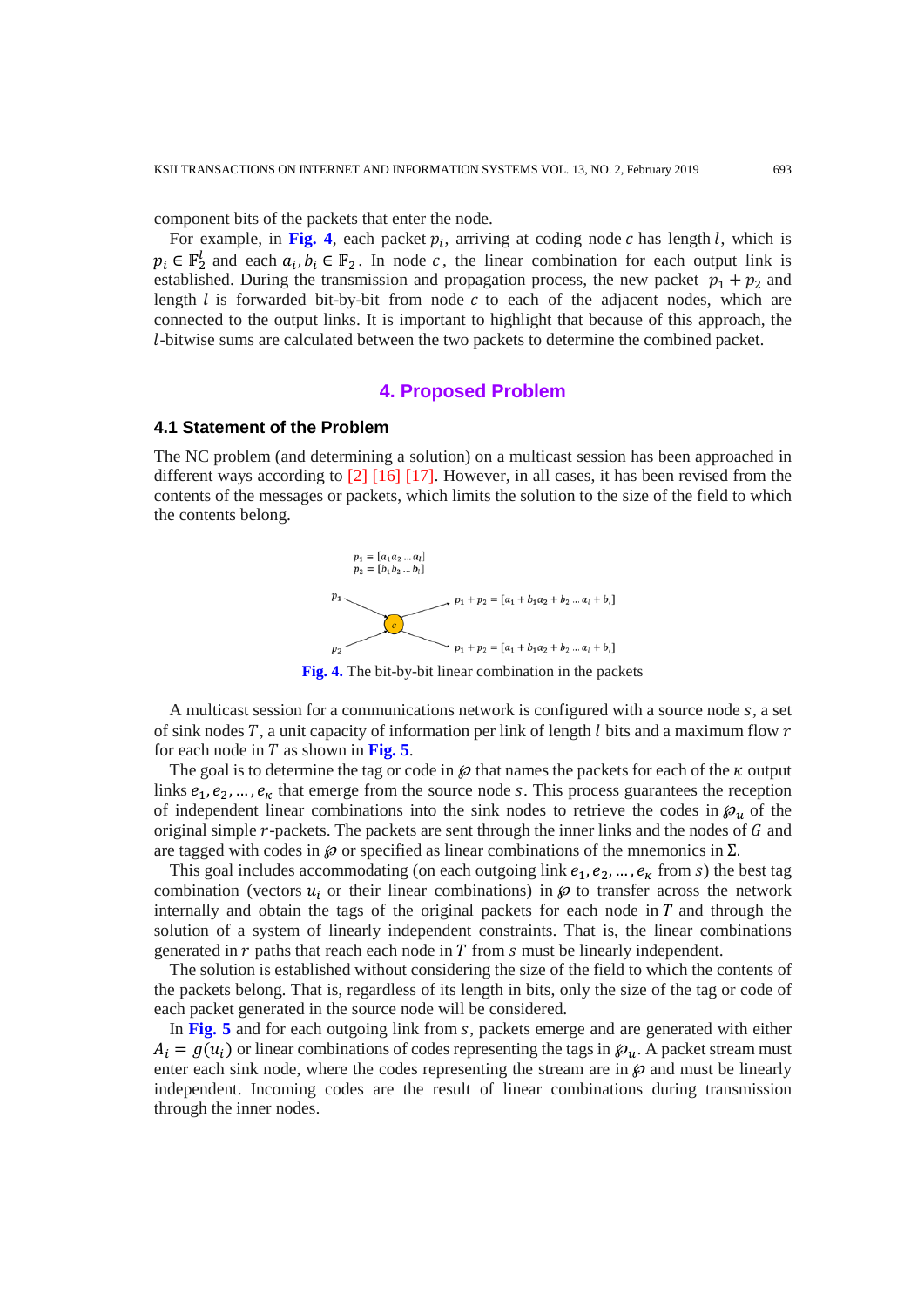## **4.2 Upper Bound of the Number of Outputs**

It is important to note that the solution is not unique to any  $G$ -graph representing a multicast session. We let  $\sigma$  denote the number of possible combinations of packets sent through the outgoing links from . The solutions are specified in two terms: for simple packets and for combined packets.

The maximum number of combinations of simple packets emerging from node s through the outgoing links is:



**Fig. 5.** A general vision of the problem

If it is considered that node (router)  $s$  can generate linear combinations from the simple packets entering it, then it would be possible to obtain up to a maximum limit of combinations:

$$
\sigma = \left(\sum_{i=1}^{r} {r \choose i}\right)^{\kappa} = (2^{r} - 1)^{\kappa}.
$$
\n(9)

It is important to specify that not all combinations are valid solutions to the multicast problem proposed because they would have no solution in the incoming links to the sink nodes.

#### **5. Representation of the Network Model**

#### **5.1 Network Adjacency Matrix**

An adjacency matrix represents the communication network for a multicast session with the different routes from s to the sinks in  $T = \{t_1, t_2, ..., t_d\}$ . Each cell in the matrix represents the capacity of each of the links that make up the network after obtaining the disjoint paths from s to each sink. This matrix is called C and is  $|V| \times |V|$  in size, where:

$$
C(i,j) = \begin{cases} 0, & (i,j) \notin E \\ 1, & (i,j) \in E. \end{cases}
$$
 (10)

As previously specified, in link  $e = (i, j)$ ,  $i, j \in V$ ,  $i < j$ , a topological ordering of the links in  $E$  is reached.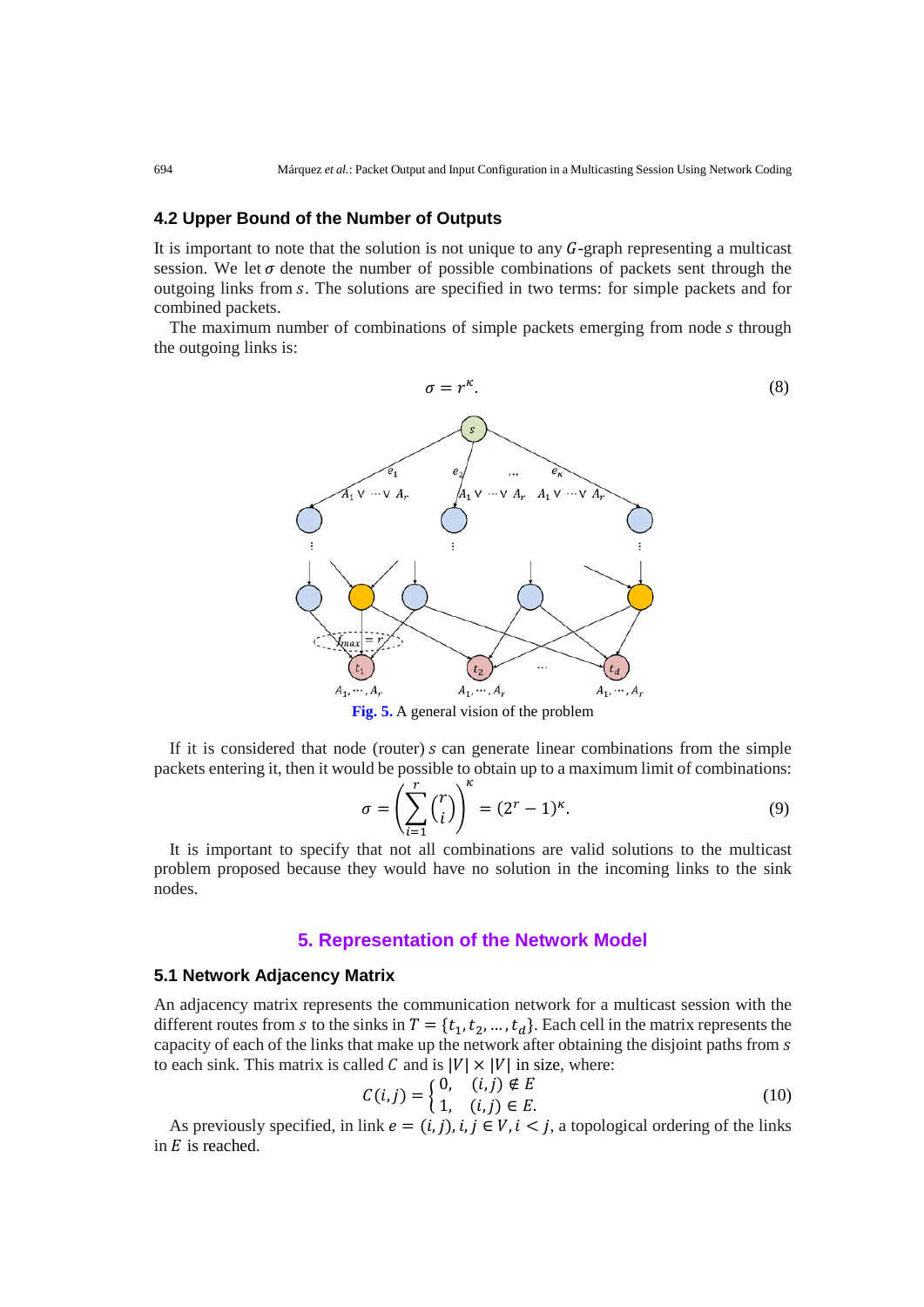## **5.2 Classification of the Links**

A link  $e \in E$  can be classified according to whether  $o(e)$  is the source node or not and if  $d(e)$ is in  $T$  or not, in any of the following types:

$$
Type(e) = \begin{cases} 0, & o(e) \neq s, d(e) \notin T \\ 1, & o(e) = s, d(e) \notin T \\ 2, & o(e) \neq s, d(e) \in T \\ 3, & o(e) = s, d(e) \in T. \end{cases}
$$
(11)

Type 0 corresponds to the inner links, which originate from a node other than s and whose destinations do not belong to set  $T$ . Type 1 links are called outgoing links since they originate from  $s$  and end in any node that does not belong to  $T$ .

Type 2 links are called incoming links since they originate from a node other than  $s$  and end in any node belonging to  $T$ . Finally, type 3 links are called outgoing-incoming links since they send packets directly from  $s$  to a sink in  $T$  without passing through inner links.

A limited number of packets arrive at each sink node as determined by the upper boundary of the flow of the multicast network. Since the capacity of each link  $e \in E$ ,  $C(e) = 1$ , the number of incoming links that carry the flow to each sink node is equal to

 $r(s,T) \leq min_{t \in T} MinCut(s,t) = min_{t \in T} MaxFlow(s,t).$  (12) The set of outgoing links is noted as  $S$ , which corresponds to the following definition:

$$
S = \{e \in E \mid o(e) = s, \ d(e) \notin T\}.
$$
 (13)

The set of incoming links is noted as  $L$  and corresponds to the following definition:

$$
L = \{ e \in E \mid o(e) \neq s, d(e) \in T \}. \tag{14}
$$

The set of outgoing-incoming links is noted as  $K$ , which is defined as:  $K = \{e \in E \mid o(e) = s, d(e) \in T\}.$  (15)

From section 4.1, (13), and (15) it was determined that the number of links emerging from s is  $|S \cup K| = |S| + |K| = \kappa$ ; and from (14) and (15) it was established that  $|L \cup K| = |L| +$  $|K| = r|T|.$ 

## **5.3 Links Table**

The links table is constructed as shown in **Table 1** from the adjacency matrix  $C$ , which represents  $G$  and the classification of the links.

| <b>Table 1.</b> Links table format |                  |  |  |  |  |
|------------------------------------|------------------|--|--|--|--|
| Index                              |                  |  |  |  |  |
| Origin                             |                  |  |  |  |  |
| Destination                        |                  |  |  |  |  |
| Type                               | $0, 1, 2,$ and 3 |  |  |  |  |

If  $C(i, j) = 1$ , link  $e_i = (i, j)$  with index l contains  $Original(i) = i$  (the same as  $o(l) = i$ ) and  $Destination ( l ) = j$  (the same as  $d(l) = j$ ).  $Type ( l )$  is specified according to what was previously defined.

Let  $\lambda$  be the number of entries in the links table or the number of links in the graph, which is determined by the number of cells in  $C$  whose value is 1 and is defined as:

$$
\lambda = \sum_{i=1}^{|V|} \sum_{j=1}^{|V|} C(i,j).
$$
 (16)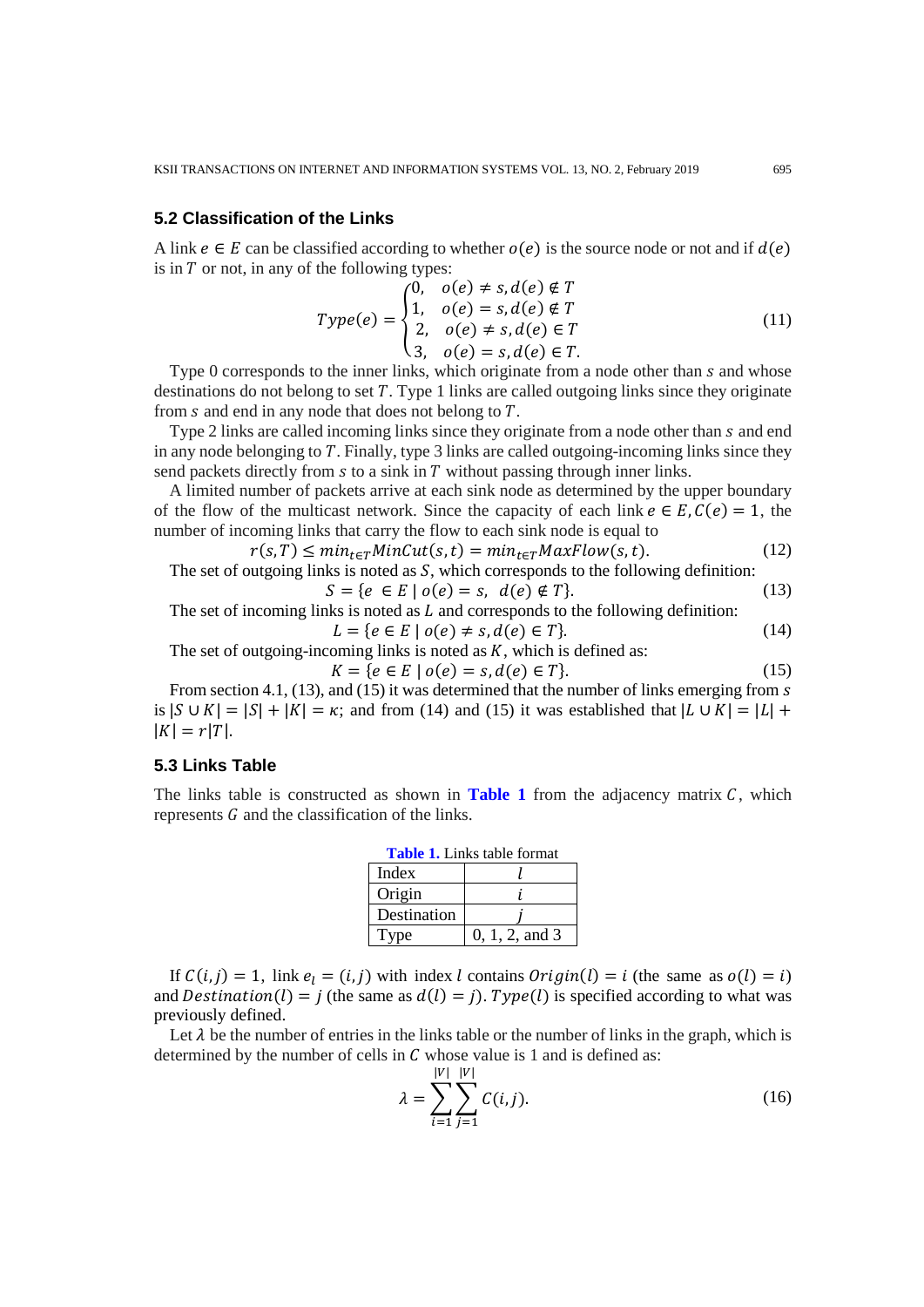## **6. Solution Bases**

#### **6.1 Directed Labeled Line Graph and Hop Matrix**

The directed labeled line graph (DLLG) [2] [14] derived from  $G = (V, E)$  is  $\mathfrak{G} = (\mathcal{V}, \mathcal{E})$ , which is constructed from the capacity matrix  $C$  with the following rules:

- 1) Each node  $v \in V$ , corresponds to a directed link  $e = (i, j) \in E$ , then  $V = E$ .
- 2) Each link  $e' \in \mathcal{E}$ , is defined as  $e' = (e_1, e_2)$ , where  $e_1, e_2 \in E$  and  $d(e_1) = o(e_2)$  and therefore  $\mathcal{E} = \{ (e_1, e_2) \in E^2 | d(e_1) = o(e_2) \}.$
- 3) Adjacency matrix  $F = (F(k, l))_{k=1, l=1}^{|V|}$  is built for graph  $\mathfrak{G}$ , where any link  $e' =$  $(e_1, e_2) \in \mathcal{E}$  is labeled according to (17)

$$
F(e_1, e_2) = \begin{cases} 1, & d(e_1) = o(e_2) \\ 0, & otherwise. \end{cases}
$$
 (17)

The matrix of hop  $F$ , which results from the above rules, has the following characteristics:

- 1) It is an upper diagonal matrix with zeros on the main diagonal because it is constructed from a graph whose nodes and links are labeled in topological order.
- 2) Given the above, it is a nilpotent matrix [26], which indicates  $\exists n \in \mathbb{N}$  such that  $F^n = 0$ .
- 3) Given the nilpotency of F, the  $F^n = (F^n(k, l))_{k=1, l=1}$  $||v||$  matrix is generated, where each

 $h^{n}(k, l)$ ,  $1 \leq h \leq n$ , is interpreted according to its value as:  $h(k, l) = \begin{cases} l, & l \text{ paths from link } k \text{ to link } l \text{ in } h \text{ hops.} \ 0, & n \text{ o path from link } k \text{ to link } l \text{ in } h \text{ hops.} \end{cases}$  (18)

## **6.2 Source-Sinks Hop Matrix**

From the matrix of a hop and its properties and using **Algorithm 1**, the Source-Sinks Hop matrix Q is constructed and has a size of  $(|S| + |K|) \times |E|$ .

## **Algorithm 1: Construction of the Source-Sinks Hop matrix**

**Input:**  $F, S \cup K, E$ 

**Output:** Source-Sinks Hop matrix **Q** 

*/*/*The rows of Q are constituted by links*  $k$  *such that*  $k \in S \cup K$ *. //The columns of are constituted by every link* ∈ *(including the inner or type 0 links, which are not necessary for the final model).*  1 Initialize Q with  $Q(k, l) = 0$ ,  $(\forall k \in S \cup K, (\forall l \in E))$ <br>2 **For each**  $F^h$ ,  $(1 \le h < n)$  //Actualization of Q 2 **For each**  $F^h$ ,  $(1 \le h < n)$  //Actualization of Q<br>3 **For each**  $k \in S \cup K$ 3 For each  $k \in S \cup K$ <br>4 For each  $l \in E$ 

4 **For each**  $l \in E$ <br>5 **If**  $F^h(k, l) >$ 5 **If**  $F^h(k, l) \ge 1$  **and**  $Type(l) = 2$ <br>6  $Q(k, l) + F^h(k, l)$  //Increases by

6  $Q(k, l) += F<sup>h</sup>(k, l)$  //*Increases by*  $F<sup>h</sup>(k, l)$  *each time* 7 **End If** 

7 **End If**

- 8 **End For**
- 9 **End For**
- 10 **End For**

```
11 Return
```
In conclusion, each  $Q(k, l) \neq 0$  represents the number of times that the outgoing link flow  $k(Type(k) = 1)$ , contributes in a linear combination to the calculation of the incoming link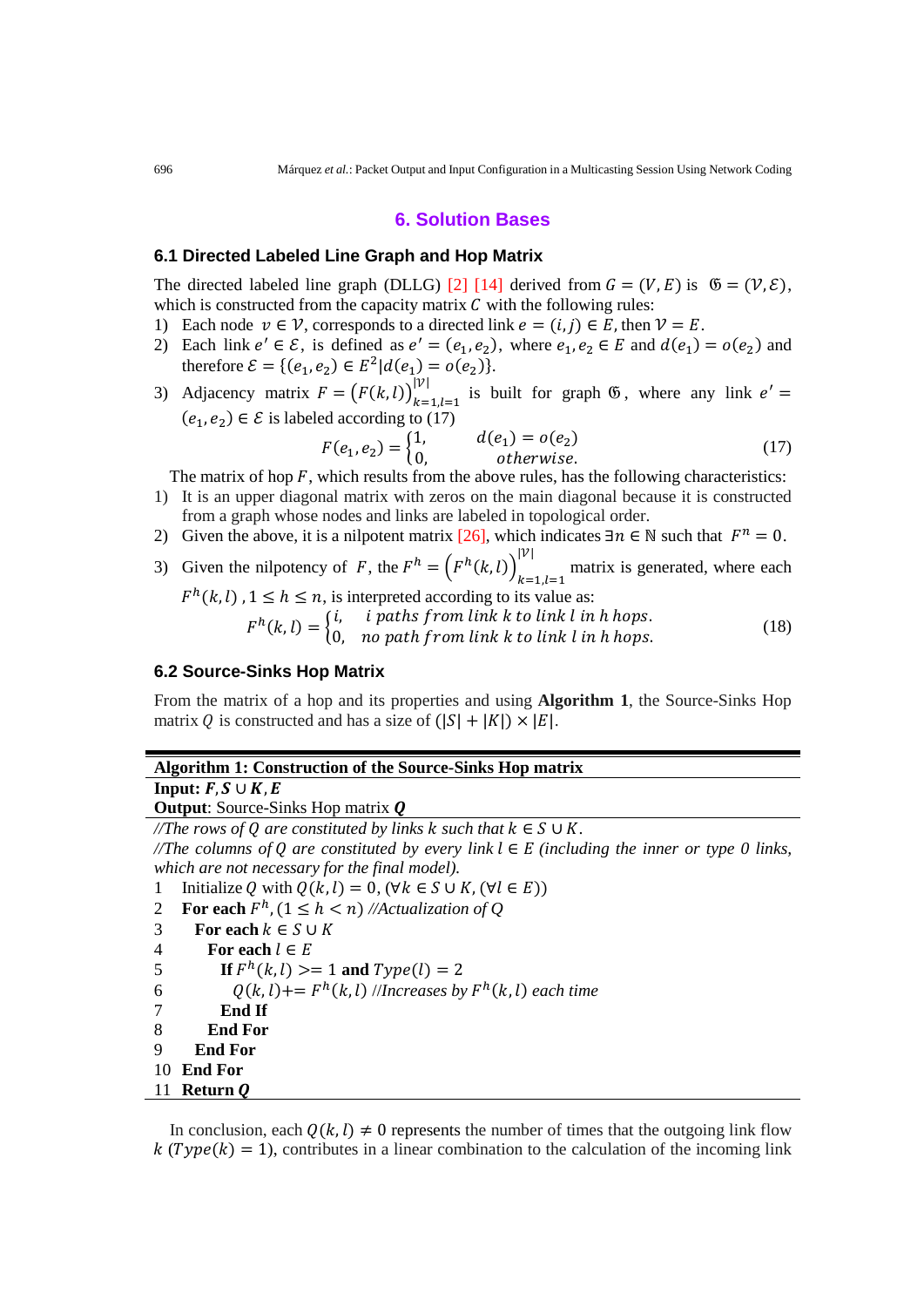flow  $l$  ( $Type(l) = 2$ ). That is, if  $f_k$  corresponds to the outgoing flow from s and is transmitted through the outgoing link k, then  $Q(k, l) * f_k$  is the flow that will transit in a linear combination through the incoming link l to the sink node  $d(l)$ . Thus,  $f_k$  will contribute  $Q(k, l)$  times to the linear combination of the incoming flow through the incoming link l to the sink node  $d(l)$ . Actually, the flow from which the outgoing link k will contribute is  $f_k$  if  $Q(k, l)$  is an odd integer and it is zero, otherwise.

Let  $\mathcal{L} = \{l \in E \mid d(l) \notin T\}$  and the links with destinations not in T, i.e.,  $Type(l) = 0$  or  $Type(l) = 1$ . From this definition and previous definitions, the following theorems are established:

**Theorem 1:** Let  $l \in L$ , then  $Q^{T}(l) \neq 0$  ( $Q^{T}(l)$  denotes the  $l^{tn}$  column of matrix  $Q$  and  $Q^{T}$  is the transpose of  $\boldsymbol{0}$ ).

*Proof:* If  $l \in L$ , by definition of set L, then  $d(l) \in T$ . Besides,  $Type(l) = 2$  and so for each iteration of Algorithm 1 until  $F^n = 0$  is reached, when there are h hops from k to l; that is, when  $F^h(k, l) = i$ , the increase of cell  $Q(k, l)$  is achieved, and this prevents  $Q^T(l) = 0$ **Theorem 2:** Let  $l \in \mathcal{L}$ , then  $Q^T(l) = 0$ .

*Proof*: If  $l \in \mathcal{L}$ , then by definition of set  $\mathcal{L}$ ,  $d(l) \notin T$ . Besides,  $Type(l) \neq 2$  and  $Type(l) \neq 3$ , and so for each iteration of **Algorithm 1** until  $F^n = 0$  is reached, the increase in cell  $Q(k, l)$  will not be achieved and this will lead to  $Q^T(l) = 0$ will not be achieved and this will lead to  $Q^T(l) = 0$ 

**Theorem 3:** If *l* is a link where  $Type(I) = 3$ , then  $Q^{T}(I) = 0$ .

*Proof:* If l is a type 3 link, then  $l \in K$  and by definition  $o(l) = s$  and  $d(l) = t \in T$ . This indicates that  $l$  is a direct link from  $s$  to  $t$  with no intermediate nodes. Thus, there are no links before or after  $l$ , and consequently,  $l$  is an incoming link with no hops where each iteration of **Algorithm 1** produces  $F^h(k, l) = 0$ ,  $\forall k \in S \cup K$  and results in  $Q^T(l) = 0$ 

Q contains  $|\mathcal{L}|$  columns in 0, and these are called non-sink columns, which do not show any relationship between an outgoing link and an incoming link or specifically between node s and some  $t \in T$ . Furthermore, they fulfill **Theorem 2**.

The rest will be called sink columns, which are constituted by columns  $l$  whose  $d(l) \in T$ , i.e., the columns that fulfill **Theorem 1** or **Theorem 3**.

The running time of **Algorithm 1** is  $O(n|S \cup K||E|) = O(nK|E|)$ .

## **6.3 Reduced Source-Sinks Hop Matrix**

In the Source-Sinks Hop matrix, the  $|\mathcal{L}|$  columns in 0 (non-sink columns) that correspond with links  $l' \in E$  such that  $d(l') \notin T$ , are eliminated to get the Reduced Source-Sinks Hop matrix, i.e., only the columns corresponding to type 2 or type 3 links are kept.  $Q_r$  denotes the Reduced Source-Sinks Hop matrix, and  $(|S| + |K|) \times (|L| + |K|) = \kappa r |T|$  is its dimension. **Algorithm 2** shows the process of reducing the Source-Sinks Hop matrix.

| Input: $Q, L \cup K, S \cup K$ |  |
|--------------------------------|--|
|                                |  |

**Output:**  $Q_r$ 

- 1. Initialize  $Q_r$  with  $Q_r(k, l) = 0$ ,  $(\forall k \in S \cup K, (\forall l \in L \cup K))$
- 2. **For each** link  $l \in L \cup K$
- 3.  $Q_{r}^{T}(l) = Q^{T}(l)$
- 4. **End For**
- 5. **Return**  $Q_r$

The running time of **Algorithm 2** is  $O(|S \cup K||L \cup K|) = O(\kappa r|T|).$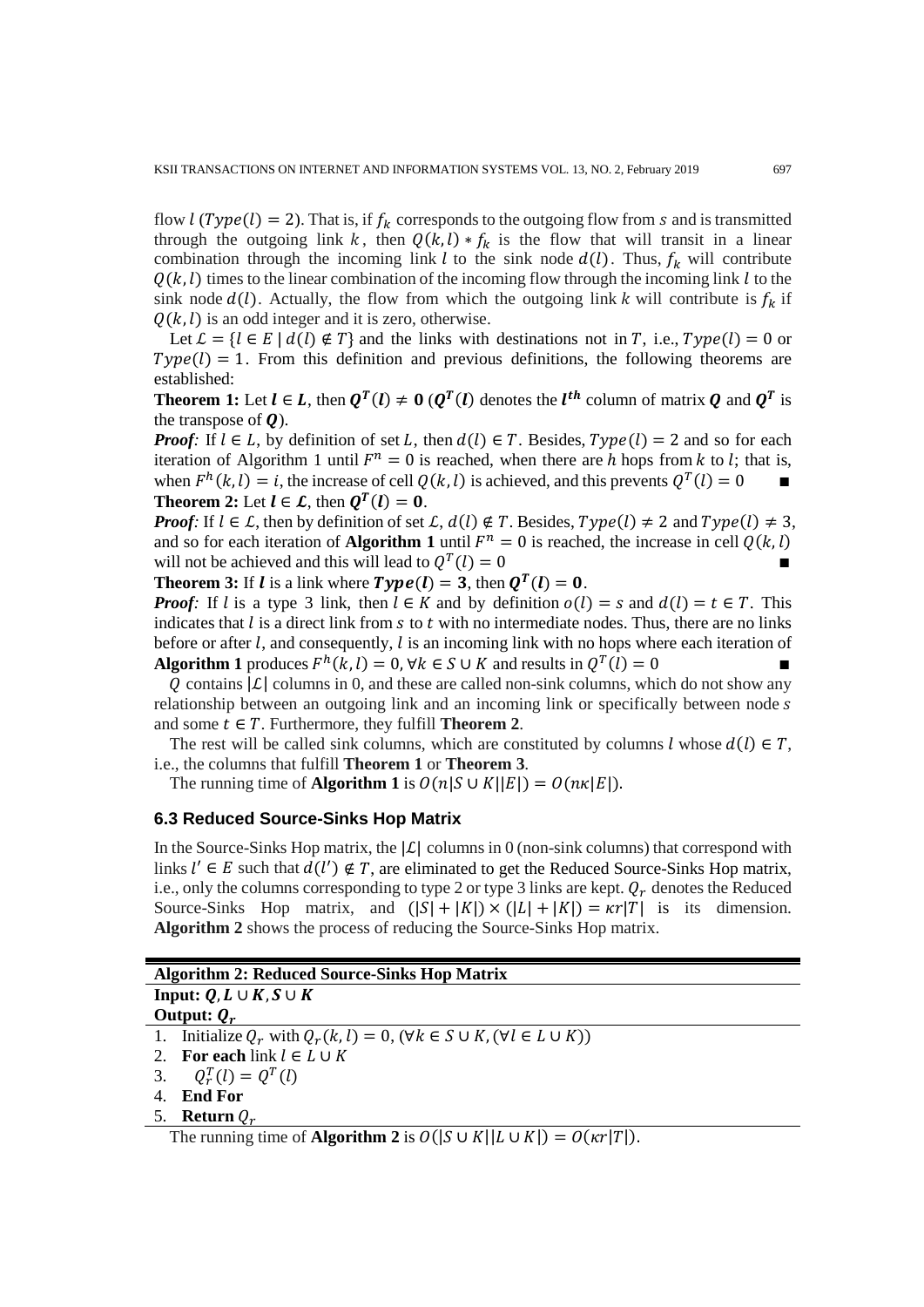# **7. Construction of constraints**

#### **7.1 Principles of the Proposed Method**

The proposed model starts with the graph  $G = (V, E)$ , which represents a multicast network of a single source node s, a set of sink nodes T, maximum flow r, and capacity  $C(e) = 1$  for each link  $e \in E$ . The goal was to construct a system of linear constraints formed by variables that represent the outgoing, incoming, and outgoing-incoming packet flows, where each flow is represented by the code associated with the packet (a simple or a combined packet) that can travel through the link. The model is based on three principles:

## **7.1.1 Definition of Constraints in the Source Node**

In node  $s$ , different packets are created and distinguished with a tag length of  $r$ -bits and with  $A_i = g(u_i)$ , where  $u_i$  is the vector defined in section 3.4. From this node,  $|S| + |K|$  links (outgoing and outgoing-incoming) emerge and allow the establishment of  $r$  possible output packets for each of these links. Then, it is deduced that the following simple flows (a single packet per outgoing or outgoing-incoming link) can be obtained according to the relationship:

$$
f_e = A_1 | A_2 | \dots | A_r, \forall e \in S \cup K.
$$
 (19)

It is possible that for each link  $\in S \cup K$ , there is a linear combination (combined packets) of simple packets emerging, tagged with some  $u_i$ , and generating a packet  $p_e$  tagged  $c(p_e) \in \mathcal{D}$ that is stored in the combined flow  $f_e$ :

$$
f_e = \sum_{u_i \in \mathcal{G}} u_i = \sum_{u_i \in \mathcal{G}, g(u_i) = A_i} A_i, \forall e \in S.
$$
 (20)

The previous equation can also be written as:

$$
f_e \neq 0. \tag{21}
$$

for every case where  $f_e \in \mathbb{F}_2^r \setminus 0$  o  $f_e \in \mathcal{D}$ .

# **7.1.2 Definition of the Constraints on Hops from an Outgoing to an Incoming Link**

Given the graph of Fig. 6, let  $f_{s\nu_1}$  be a flow that emerges from s, which will arrive through the different links that form the path, and by the principle of the conservation of flow [21] [27], the following relationship of equality is deduced:

$$
f_{s\nu_1} = f_{\nu_1\nu_2} = \dots = f_{\nu_{j-1}\nu_j} = f_{\nu_j t}.
$$
\n(22)



**Fig. 6.** The path from a source node to a sink node

This equality should not be taken in a strictly literal sense. Equality, in this case, indicates that the flow to the left of equality contributes to the flow of the right. This means that it will be part of the linear combination built to obtain the flow through each output link at each intermediate node of the path. That is, the flow of one output link is increased by the flow preceding it within this equality.

On a path from *s* to sink *t*, let  $f_k$  and  $f_l$  be flows such that  $f_k = f_l$  through the links k and l, where  $d(k) = o(l)$ . From this equality two scenarios can be derived: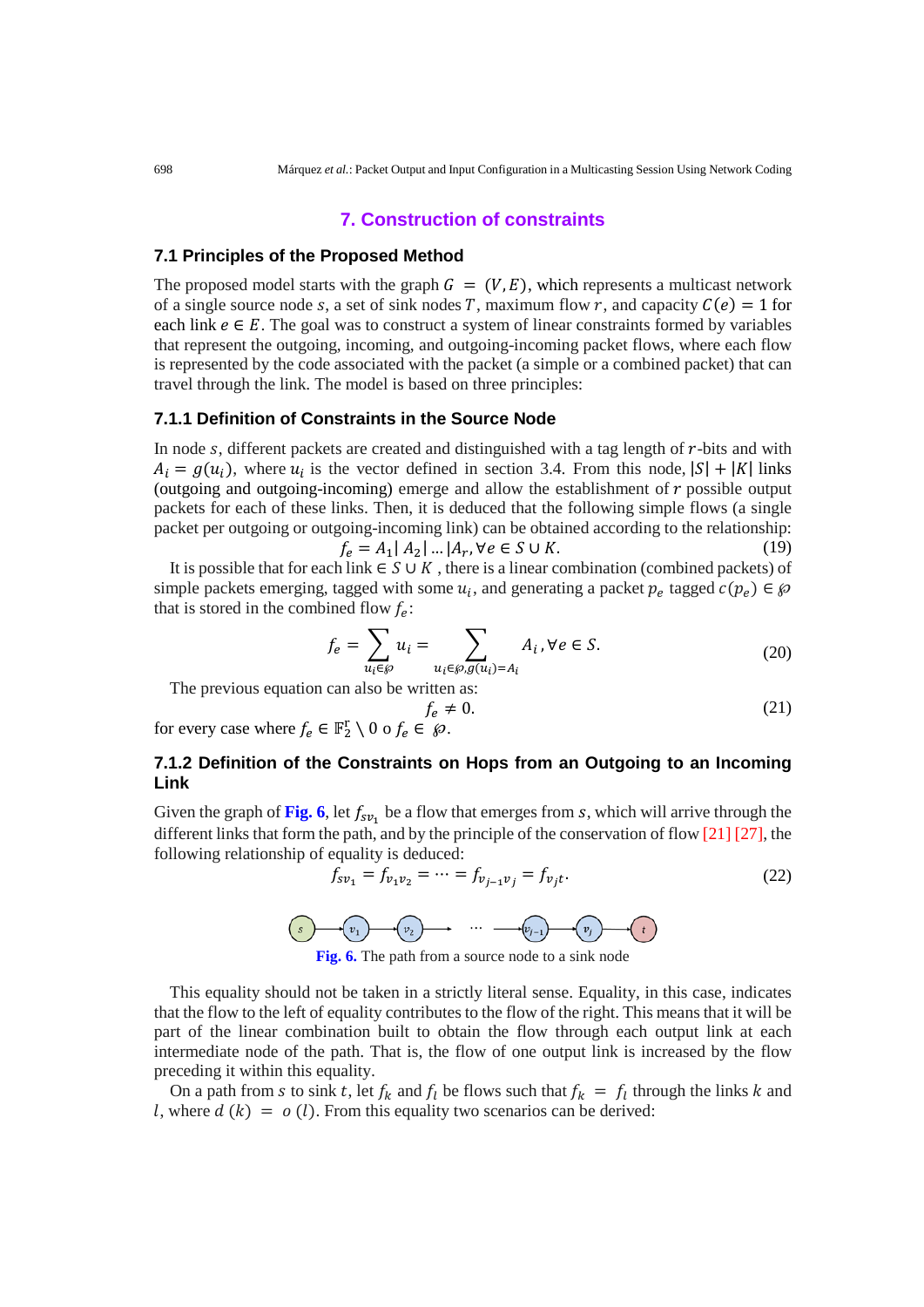- (a) If  $d(k)$  is a classical routing node, the incoming flow  $f_k$  is the same outgoing flow  $f_k$ , since there is no linear coding at the output and the flow enters through the input link and passes identically to the output link.
- (b) If  $d(k)$  is a coding node, the incoming flow  $f_k$  is a component of the linear combination formed in the output links of the node, that is:

$$
f_l = \dots + f_k + \dots \tag{23}
$$

From the scenario in (a) and (22), if there is no coding node in the path from  $s$  to  $t$ , then:

$$
f_{sv_1} = f_{v_j t}.\tag{24}
$$

That is, the flow originates at source node  $s$ , which is transmitted through the outgoing link  $(s, v_1)$  and is the same in the incoming link  $(v_i, t)$  after *j* hops.

If there is a coding node in graph  $G$ , paths will be generated from  $s$  to sink  $t$  as shown in Fig. **7**, where two outgoing paths from *s* converge on the coding node  $v_{i-1}$ . Hence, the following two relationships of the equality of flows from  $s$  to  $t$  are established:

$$
f_{s\nu_1} = f_{\nu_1\nu_2} = \dots = f_{\nu_{j-1}\nu_j} = f_{\nu_j t}.
$$
\n(25)

and

$$
f_{sw_1} = f_{w_1w_2} = \dots = f_{v_{j-1}v_j} = f_{v_jt}.
$$
\n(26)



**Fig. 7.** The confluence of paths at the coding node

It is observed that  $(v_{j-1}, v_j)$  is a bottleneck link and flow  $f_{v_{j-1}v_j}$  originates in coding node  $v_{j-1}$ . Also, flows  $f_{sv_1}$  and  $f_{sw_1}$  emerge from *s* through links  $(s, v_1)$  and  $(s, w_1)$ , respectively. According to (25) and (26), they contribute to  $f_{v_{j-1}v_j}$ , and according to (23), they form the linear combination:

$$
f_{v_{j-1}v_j} = f_{sv_1} + f_{sw_1}.
$$
 (27)

Therefore, from (25), (26) and (27), it is deduced that the flow in the incoming link  $(v_i, t)$ will directly depend on the outgoing flows from s through the outgoing links  $(s, v_1)$  and  $(s, w_1)$  by the relation:

$$
f_{v_j t} = f_{s v_1} + f_{s w_1}.
$$
 (28)

In both (25) and (28), the flows in the incoming links to the node  $t \in T$  correspond to packets of size *l*-bits over the vector space  $\mathbb{F}_2^l$  as specified in section 3.3, which is the same as the packets of the outgoing flows.

## **7.1.3 Definition of Constraints in the Incoming Links**

In every sink node,  $t \in T$ , the following rules must be observed:

(a) Incoming flows must be non-zero; if  $f_{v,t}$  is the flow arriving at t and through the incoming link  $(v_i, t)$ , the packet flowing through this link and incoming to t must have a tag or linear combination that is different to 0; that is, according to **Fig. 8**, it must be observed that: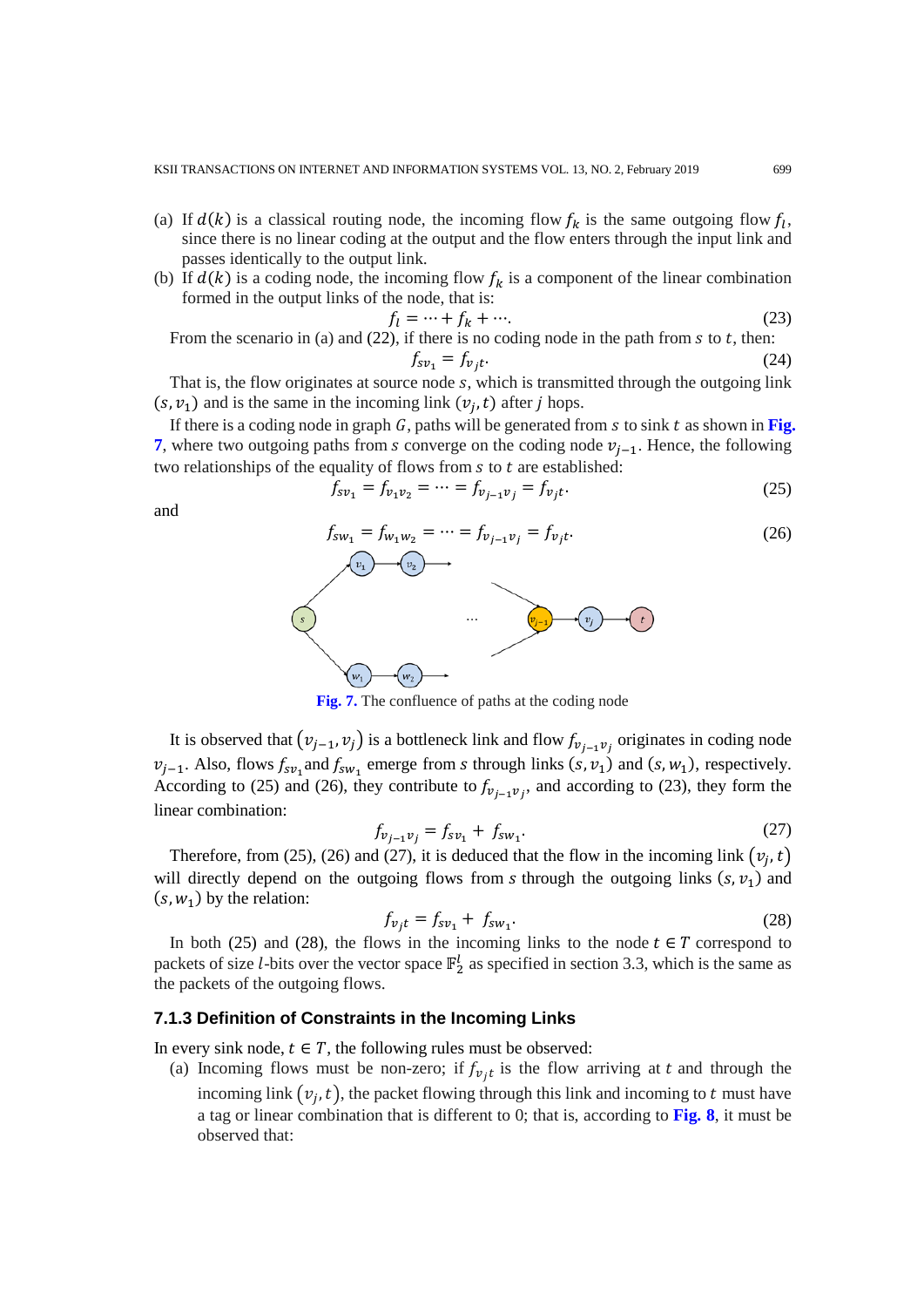$$
f_{v_j t} \neq 0, \forall (v_j, t) \in L. \tag{29}
$$

(b) The linear combination of the incoming flows to a sink node must be non-zero; similarly, it must be observed that the linear combination of the packet codes (or tags) that enter each sink node through the incoming flows must be a value other than 0. That is, according to **Fig. 8**, the following constraint is established:

$$
\sum_{j=1}^{r} f_{v_j t} \neq 0, \forall t \in T.
$$
\n(30)

(c) The matrix formed from codes that tag the incoming link flows must have a range  $r$ ; the packet codes that arrive within each flow to the node  $t$  must be linearly independent. That is, the bits that make up the code of each packet in each incoming flow to sink node t form the rows of square matrix P of dimension  $r \times r$  with  $range(P) = r$ . The rows of  $P$  represent the codes of the  $r$ -packets with size  $r$ -bits that enter the sink node.



The shape of the matrix  $P$ , which is constituted by the  $r$ -codes that identify the packets of the flows that arrive at a sink node in  $T$ , is:

$$
P = \begin{bmatrix} c(p_1) \\ c(p_2) \\ \vdots \\ c(p_r) \end{bmatrix} = \begin{bmatrix} b_{11} & b_{12} & \dots & b_{1r} \\ b_{12} & b_{22} & \dots & b_{2r} \\ \vdots & \vdots & \ddots & \vdots \\ b_{r1} & b_{r2} & \dots & b_{rr} \end{bmatrix}.
$$
 (31)

For example, if  $r = 3$ , this would indicate a maximum flow for a multicast session of 3 packets generated at the source node and reaching each sink node. The length of the packets is indifferent; therefore, the codes are over the vector space  $\mathbb{F}_2^3$ . If it is assumed that a sink node receives the packets tagged with mnemonics  $A$ ,  $A + C$  and  $B + C$  on its three links, then they correspond to the following binary codes:

$$
A = 001 = c(p_1)
$$
  
\n
$$
A + C = 101 = c(p_2)
$$
  
\n
$$
B + C = 110 = c(p_3)
$$
  
\nThe corresponding matrix 
$$
P = \begin{bmatrix} 0 & 0 & 1 \\ 1 & 0 & 1 \\ 1 & 1 & 0 \end{bmatrix}
$$
 and its determinant is 1.

# **7.2 Creation Rules of the System of Constraints**

#### **7.2.1 Constraints on Outgoing Link Flows**

For each link  $e$  of type 1 or 3, the variable names of the outgoing link flow (packet) codes are defined according to the following rule: if *e* is an outgoing link in  $S \cup K$  and its  $o(e) = s$ , then the notation of the outgoing link flow variable is  $f_{s d(e)}$ , and its computational size is

(d)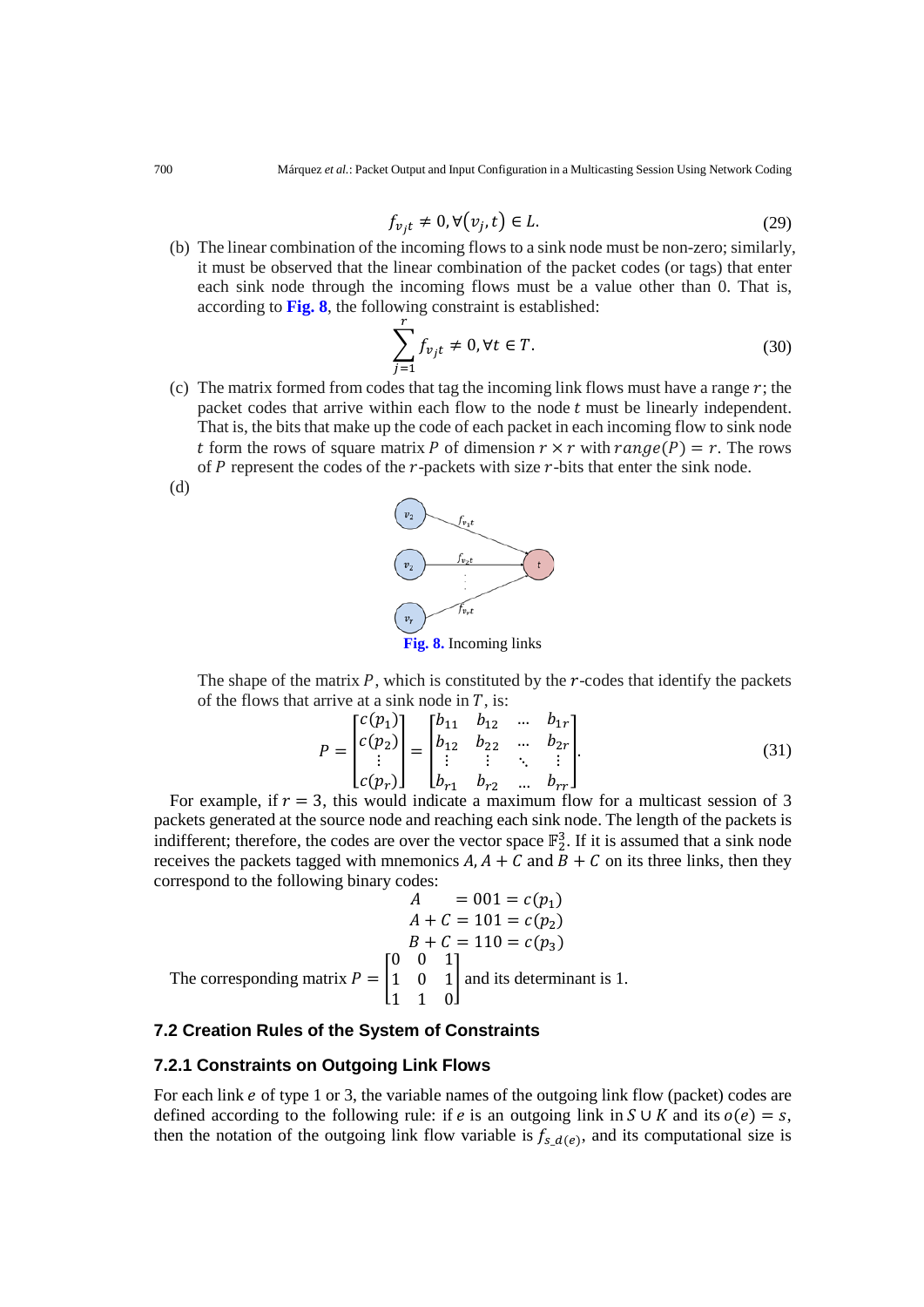r-bits. The solutions for the outgoing flow  $f_{s_d(e)}$  are classified according to:

- (a) Simple packets: each  $f_{s_d(e)}$  corresponds to an integer power of 2 from 1 to  $2^r$ :
	- $f_{s d(e)} = 1 \vee 2 \vee 4 \vee ... \vee 2^r$ , where  $\vee$  is logical *or* operator. (32)
- (b) Combined packets: each  $f_{s_d(e)}$  corresponds to an integer between 1 and  $2^r$ :

$$
f_{s\_d(e)} = [1, 2^r] \neq 0. \tag{33}
$$

## **7.2.2 Constraints on incoming link flows**

For each link  $l$  of type 2 or 3, the variable names of the incoming link flow (packet) codes are defined according to the following rule: if l is a link in  $L \cup K$  and its  $d(l) = t, t \in T$ , then the notation of the incoming link flow code variable is  $f_{o(l)}_t$ , and its computational size is r-bits.

The constraints are set with the support of the Reduced Source-Sinks Hop matrix  $Q_r$ , where each  $Q_r(k, l) = j$  indicates that there is a direct path with j hops  $(1 \le j \le n - 1$  and  $F^n = 0)$ between the outgoing link k and the incoming link l.  $Q_r^T(l)$  is the column corresponding to the incoming link l of the matrix  $Q_r$ , and  $Q_r^T(l, k)$  is the number of times that the flow coming from the outgoing link k (noted as  $f_{s_d(k)}$ ) will contribute to the linear combination built to obtain the flow of the incoming link l (noted as  $f_{o(l)_t}$ ). For an incoming link l, the flow  $f_{o(l)_t}$ is written as a linear combination of the following number of added components:

$$
\eta_{f_{o(l),t}} = \sum_{k \in \text{SUK}} Q_r^T(l,k). \tag{34}
$$

From (28), the flow  $f_{o(l)} t$ , in the incoming link l, is obtained through the following expression and formed by the added outgoing flows  $f_{s_d(k)}, \forall k \in S \cup K$ :

$$
f_{o(l)\_t} = \sum_{k \in \text{SUK}} \sum_{i=1}^{Q_t^T(l,k)} f_{s\_d(k)}.
$$
 (35)

## **7.2.3 Constraints on incoming links and sink nodes**

The constraints given in section 7.1.3 must be met.

- (a) For each link  $l$  of type 2 or 3 and considering (29), the flow must fulfill the expression:  $f_{o(l), t} \neq 0, \forall t \in T, \forall l \text{ with } d(l) = t.$  (36)
- (b) For the linear combination of the flows in the incoming links  $l_1, l_2, ..., l_r$  to the sink node  $t$  and considering (30), the following expression must be satisfied:

$$
\sum_{i=1}^{r} f_{o(l_i)_t} \neq 0, \forall t \in T, \forall l_i \text{ with } d(l_i) = t. \tag{37}
$$

(c) To establish the linear independence between the codes of flows (packets) arriving at a sink node  $t \in T$ , a matrix  $P_t$  is constructed whose rows contain these codes. Each of the *r*-bits that make up a flow  $f_{o(l_i)_t}$ , will be denoted by  $f_{o(l_i)_t}^{(J)}$ , where  $1 \le i, j \le r$ :

$$
P_{t} = \begin{bmatrix} f_{o(l_{1})_{-}t} \\ f_{o(l_{2})_{-}t} \\ \vdots \\ f_{o(l_{r})_{-}t} \end{bmatrix} = \begin{bmatrix} f_{o(l_{1})_{-}t}^{(1)} & f_{o(l_{1})_{-}t}^{(2)} & \cdots & f_{o(l_{1})_{-}t}^{(r)} \\ f_{o(l_{2})_{-}t}^{(1)} & f_{o(l_{2})_{-}t}^{(2)} & \cdots & f_{o(l_{2})_{-}t}^{(r)} \\ \vdots & \vdots & \ddots & \vdots \\ f_{o(l_{r})_{-}t}^{(1)} & f_{o(l_{r})_{-}t}^{(2)} & \cdots & f_{o(l_{r})_{-}t}^{(r)} \end{bmatrix} . \tag{38}
$$

The determinant of  $P_t$  will be calculated by the method of minors and cofactors in the following manner for sink node  $t$ :

$$
f_{o(l_1)_t}^{(1)} * M_{11} + f_{o(l_1)_t}^{(2)} * M_{12} + \dots + f_{o(l_1)_t}^{(r)} * M_{1r} \neq 0.
$$
 (39)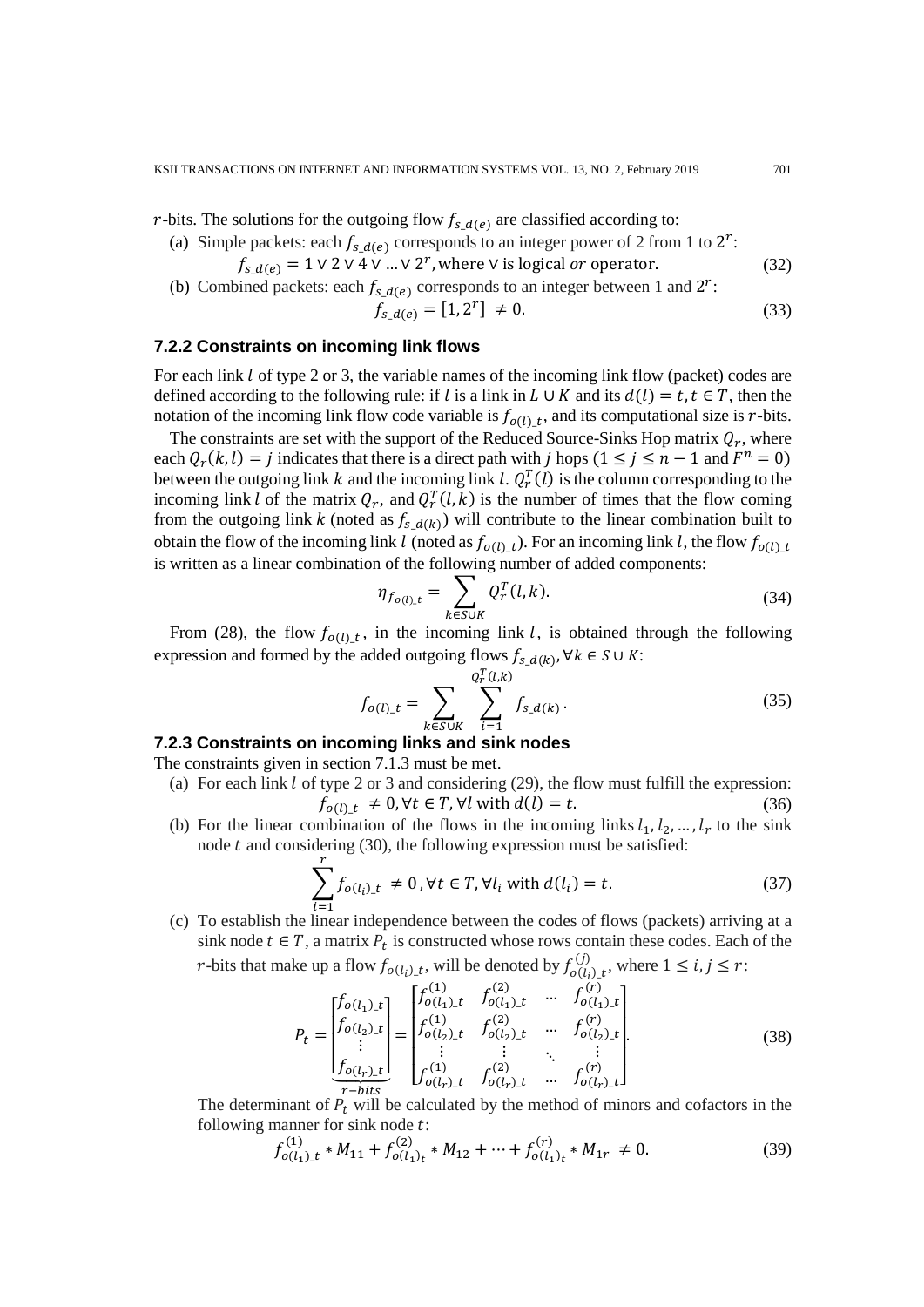This determinant must be a non-zero value to fulfill the linear independence, that is:

$$
det(P_t) = \sum_{i=1}^{r} f_{o(l_1)_t}^{(i)} * M_{1r} \neq 0, \forall t \in T.
$$
 (40)

In short, a system of constraints is achieved and if solved will determine the value of the code that tags the packet emerging by each outgoing link that is born in the source node s. Similarly, the values of the codes that tag the packets arriving at each sink node in  $T$  will be obtained. The system of constraints used to determine the solution to the multicast session of a single source node  $s$  and the set of sink nodes  $T$  is summarized as:

$$
f_{s_d(k)} = 1 \lor 2 \lor 4 \lor \dots \lor 2^r \quad \text{or} \quad f_{s_d(k)} = [1:2^r] \neq 0.
$$
\n
$$
f_{o(l)}_t = \sum_{k \in \text{SUE}} \sum_{i=1}^{Q_t^T(l,k)} f_{s_d(k)}.
$$
\n
$$
f_{o(l)}_t \neq 0, \forall t \in T, \forall l \text{ with } d(l) = t.
$$
\n
$$
\sum_{i=1}^r f_{o(l_i)_t} \neq 0, \forall t \in T, \forall l_i \text{ with } d(l_i) = t.
$$
\n
$$
P_t = \begin{bmatrix} f_{o(l_1)_t} & f_{o(l_1)_t} & f_{o(l_1)_t} & \dots & f_{o(l_1)_t} \\ f_{o(l_2)_t} & f_{o(l_2)_t} & f_{o(l_2)_t} & \dots & f_{o(l_2)_t} \\ \vdots & \vdots & \ddots & \vdots \\ f_{o(l_r)_t} & f_{o(l_r)_t}^{(1)} & f_{o(l_r)_t}^{(2)} & \dots & f_{o(l_r)_t}^{(r)} \end{bmatrix}.
$$

$$
\overline{r\text{-}bits} \quad D_{o(l_r)\_t} \quad D_{o(l_r)\_t} \quad \cdots \quad D_{o(l_r)}
$$
\n
$$
\det(P_t) = \sum_{i=1}^r f_{o(l_1)\_t}^{(i)} * M_{1r} \neq 0, \forall t \in T.
$$

## **8. Examples and Results**

## **8.1 Example 1: Multicast session with nine nodes**

## **8.1.1 System graphs and matrices**

**Fig. 9(a)** shows the graph of a multicast session with nine nodes and with a source node  $(s = 1)$ , three sinks  $(T = \{7,8,9\})$  and maximum flow of  $r = 2$  packets in  $\mathbb{F}_2^l$ . With a maximum flow of 2, the codes that will tag the packets are nonzero elements of the vector space  $\mathbb{F}_2^2$ . In addition, there is a coding node (node 5) that is not relevant to the model's approach. **Table 2** shows the links and their types. From this table, it is also inferred that the sets of outgoing and incoming links are constituted by:

 $S = \{(1,2), (1,3), (1,4)\}\$ and  $L = \{(2,7), (6,7), (3,9), (6,8), (4,8), (6,9)\}.$ 

**Fig. 9(b)** shows the DLLG for the multicast session with nine nodes. The longest path is three hops, and so it can only be iterated to  $n = 3$  and with  $n = 4$ ,  $F<sup>4</sup> = 0$ . After obtaining the intermediate matrices, the Source-Sinks Hop matrix and the Reduced Source-Sinks Hop matrix are deduced as shown in **Table 3** and **Table 4**, respectively.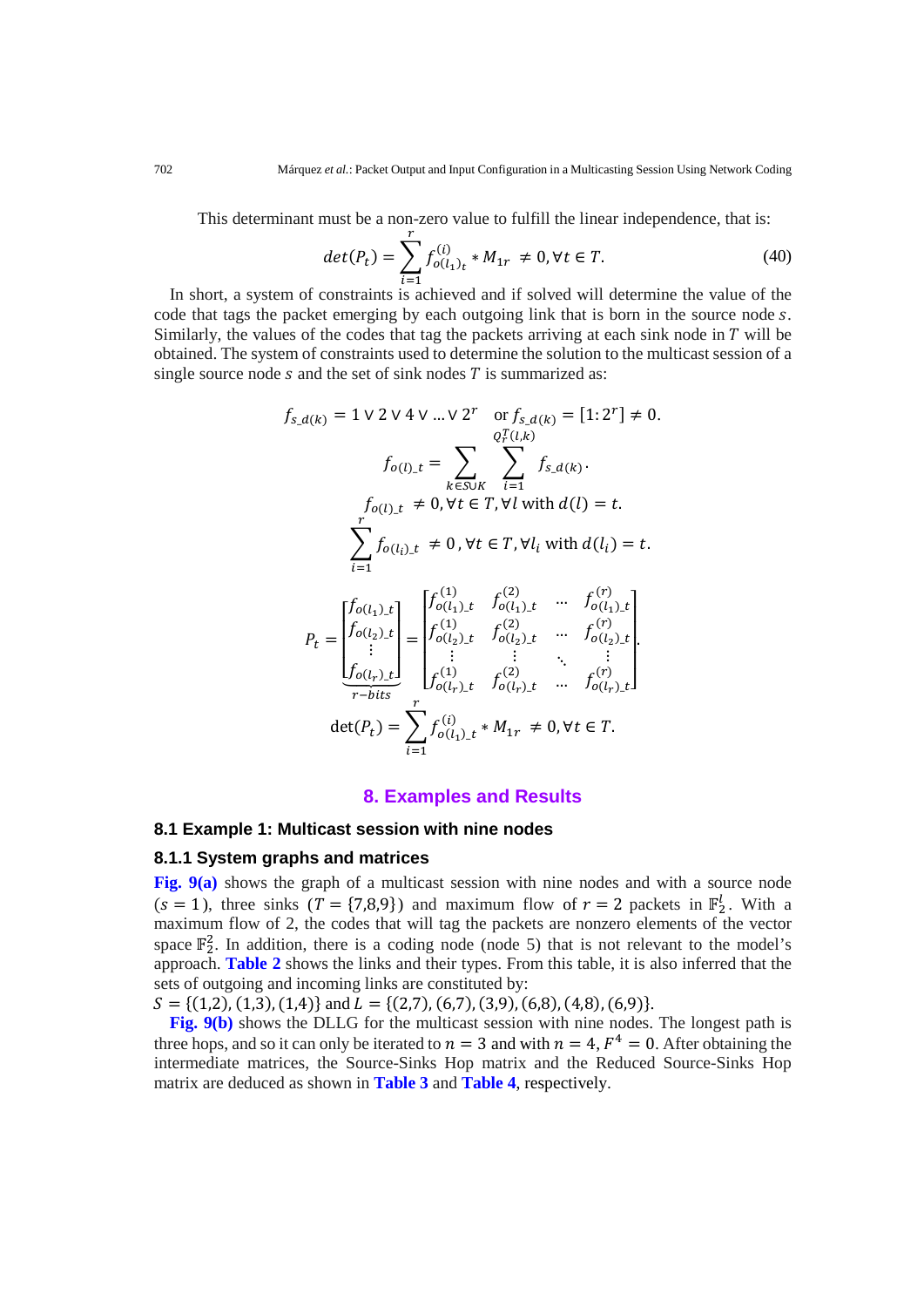

**Fig. 9(a)** Multicast session for G with nine nodes. **(b)** Directed Labeled Line Graph for G with nine nodes

**Table 2.** Links table

| Index              |        | -      | س |   | -<br>◡         | о      |   | o             |   | U |  |
|--------------------|--------|--------|---|---|----------------|--------|---|---------------|---|---|--|
| Origin             |        |        |   | - | $\sim$<br>∸    | ⌒<br>◡ | س |               | ◡ |   |  |
| <b>Destination</b> | $\sim$ | ⌒<br>◡ |   |   | $\overline{ }$ | ÷      |   | $\Omega$<br>o |   |   |  |
| m<br>vpe           |        |        |   |   | ∸              | v      |   | ∼             | U |   |  |

Table 3. Source-Sinks Hop Matrix Q

|           |         |                                    |         |                      |       |       |          |         |        | $\tilde{\phantom{a}}$ |       |        |
|-----------|---------|------------------------------------|---------|----------------------|-------|-------|----------|---------|--------|-----------------------|-------|--------|
| Link      | নি<br>ತ | $\widehat{\boldsymbol{\eta}}$<br>U | न्<br>ರ | ଜୁ<br>$\overline{a}$ | (2,7) | (3,5) | وفا<br>ಲ | ଛି<br>₹ | ୂ<br>ত | (6,7)                 | (6,8) | ெ<br>ی |
|           |         |                                    |         | 0                    |       |       | 0        | 0       |        |                       |       |        |
| 1,3       |         |                                    |         | 0                    |       |       |          | 0       |        |                       |       |        |
| $\cdot^4$ |         |                                    |         |                      |       |       |          |         |        |                       |       |        |

|  |  |  | <b>Table 4.</b> Reduced Source-Sinks Hop Matrix $Q_r$                                                                 |
|--|--|--|-----------------------------------------------------------------------------------------------------------------------|
|  |  |  | <u>la contra de la contra de la contra de la contra de la contra de la contra de la contra de la contra de la con</u> |

| Link  | (2.7) | (3.9) | (4,8) | (6.7) | (6.8) | (6.9) |
|-------|-------|-------|-------|-------|-------|-------|
| (1.2) |       |       |       |       |       |       |
| (1.3) |       |       |       |       |       |       |
| (1.4) |       |       |       |       |       |       |

# **8.1.2 System constraints**

According to the multicast session graph represented in **Fig. 9**, the following set of constraints is derived from applying the model.

(a) Constraints on the outgoing link flows:

**Case I**: Flows with simple packets

 $f_{1,2} = 1 \vee 2$ ;  $f_{1,3} = 1 \vee 2$ ;  $f_{1,4} = 1 \vee 2$ **Case II**: Flows with combined packets

 $f_{1,2} \neq 0; f_{1,3} \neq 0; f_{1,4} \neq 0$ (b) Constraints on the incoming link flows:

With the support of the Reduced Source-Sinks Hop matrix  $Q_r$ , it is determined that:  $f_{2,7} = f_{1,2}$ ;  $f_{3,9} = f_{1,3}$ ;  $f_{4,8} = f_{1,4}$ ;  $f_{6,7} = f_{1,2} + f_{1,3}$ ;  $f_{6,8} = f_{1,2} + f_{1,3}$ ;  $f_{6,9} =$  $f_{1,2} + f_{1,3}$ 

- (c) Constraints on the incoming links and the sink nodes:
	- (1) Non-zero incoming flows:

 $f_{2,7} \neq 0; f_{3,9} \neq 0; f_{4,8} \neq 0; f_{6,7} \neq 0; f_{6,8} \neq 0; f_{6,9} \neq 0$ 

(2) Non-zero linear combination of incoming flows to a sink node: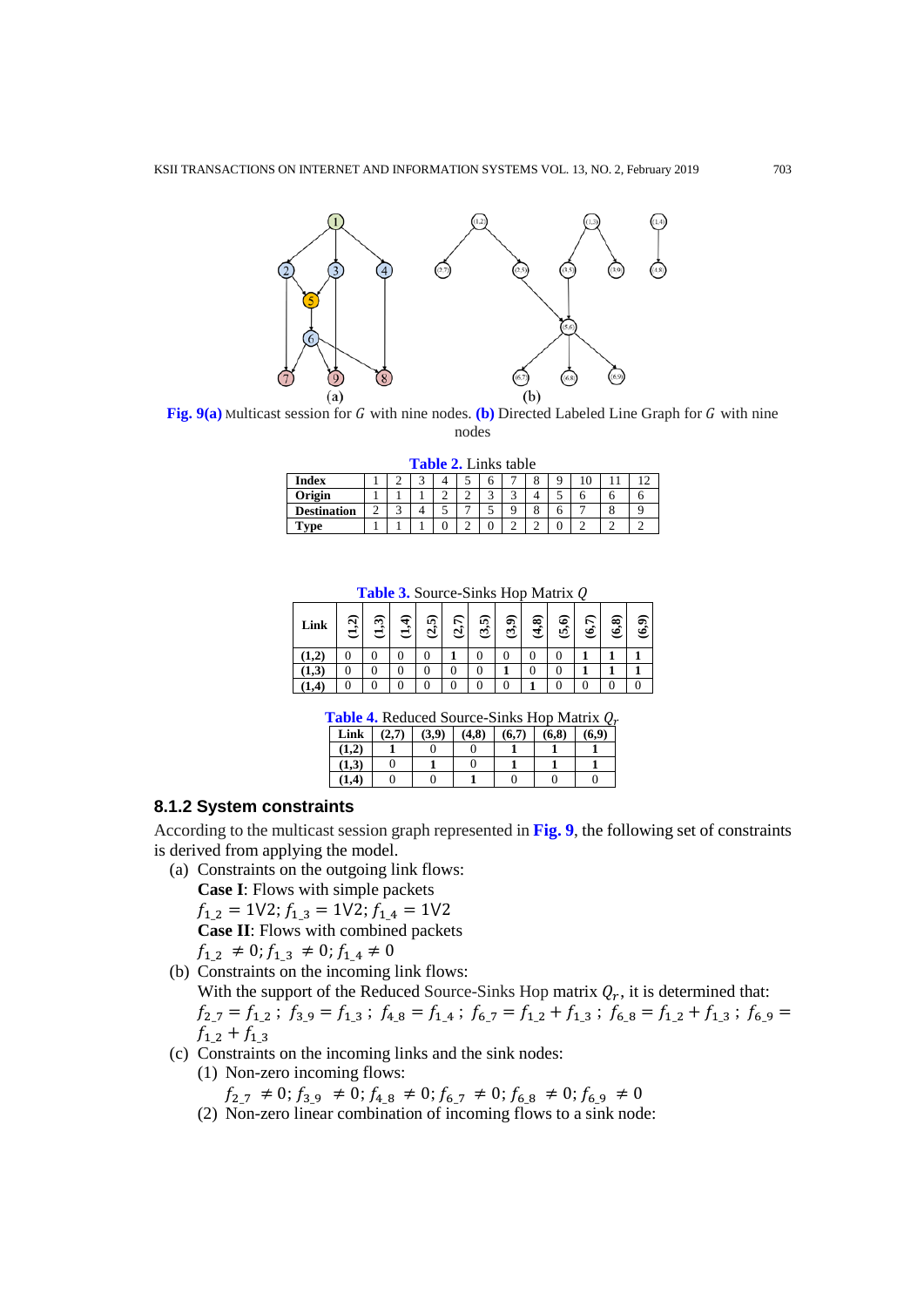$$
f_{2.7} + f_{6.7} \neq 0
$$
  

$$
f_{4.8} + f_{6.8} \neq 0
$$
  

$$
f_{3.9} + f_{6.9} \neq 0
$$

(3) Matrix of tags sized  $r = 2$ : The codes of this field are:

$$
\wp = \mathbb{F}_2^2 \setminus \{0\} = \{01, 10, 11\}
$$

Next, the code matrix and the independent linearity constraint between the incoming flows for each sink node  $T$  are shown in **Table 5**.

| For $t=7$                                                 | For $t=8$                                                | For $t=9$                                         |
|-----------------------------------------------------------|----------------------------------------------------------|---------------------------------------------------|
| f∻,<br>/2_7<br>гэ<br>16.7.<br>$U_{6,7}$<br>$\overline{ }$ | $f_{4_8}^2$<br>4 <sub>8</sub><br>$^{\prime}$ 6g.<br>/ Og | $f^1_{3\_9}$<br>$\mathbb{Z}$<br>$J_3_9$<br>LJ 6_9 |
| . *                                                       | $*$<br>49                                                |                                                   |

#### **8.1.3 System Solution**

When carrying this system to an equation solver  $(Z3[28]$  software, which is used as a theorem tester and first-order logic solver), the following results are obtained for each flow value (packet) in the outgoing links and each flow value (packet) in the incoming links:

**Case I**: Flows with simple packets: Outgoing packet codes per outgoing link:

$$
f_{1,2} = 2 = B
$$
  

$$
f_{1,3} = 1 = A
$$
  

$$
f_{1,4} = 2 = B
$$

The incoming packet codes per incoming link are shown in **Table 6**.

| Table 6. Incoming Packet Codes per Incoming Link- Case I |  |  |
|----------------------------------------------------------|--|--|
|                                                          |  |  |

| For $t=7$             | For $t=8$             | For $t=9$             |
|-----------------------|-----------------------|-----------------------|
| $f_{2,7} = 2 = B$     | $f_{4,8} = 2 = B$     | $f_3$ 9 = 1 = A       |
| $f_{6,7} = 3 = A + B$ | $f_{6,8}$ = 3 = A + B | $f_{6.9} = 3 = A + B$ |

The multicast session graph with the solution is shown in **Fig. 10(a)**.

**Case II**: Flows with combined packets:

Outgoing packet codes per outgoing link:

$$
f_{1,2} = 1 = A
$$
  

$$
f_{1,3} = 3 = A + B
$$
  

$$
f_{1,4} = 3 = A + B
$$

The incoming packet codes per incoming link are shown in **Table 7**.

|  |  |  |  | Table 7. Incoming Packet Codes per Incoming Link – Case II |  |  |
|--|--|--|--|------------------------------------------------------------|--|--|
|--|--|--|--|------------------------------------------------------------|--|--|

| For $t=7$         | For $t=8$             | For $t=9$           |
|-------------------|-----------------------|---------------------|
| $f_{2,7} = 1 = A$ | $f_{4,8} = 3 = A + B$ | $f_3$ 9 = 3 = A + B |
| $f_{6,7} = 2 = B$ | $f_{6.8} = 2 = B$     | $f_{6.9} = 2 = B$   |

The multicast session graph with the solution is shown in **Fig. 10(b)**.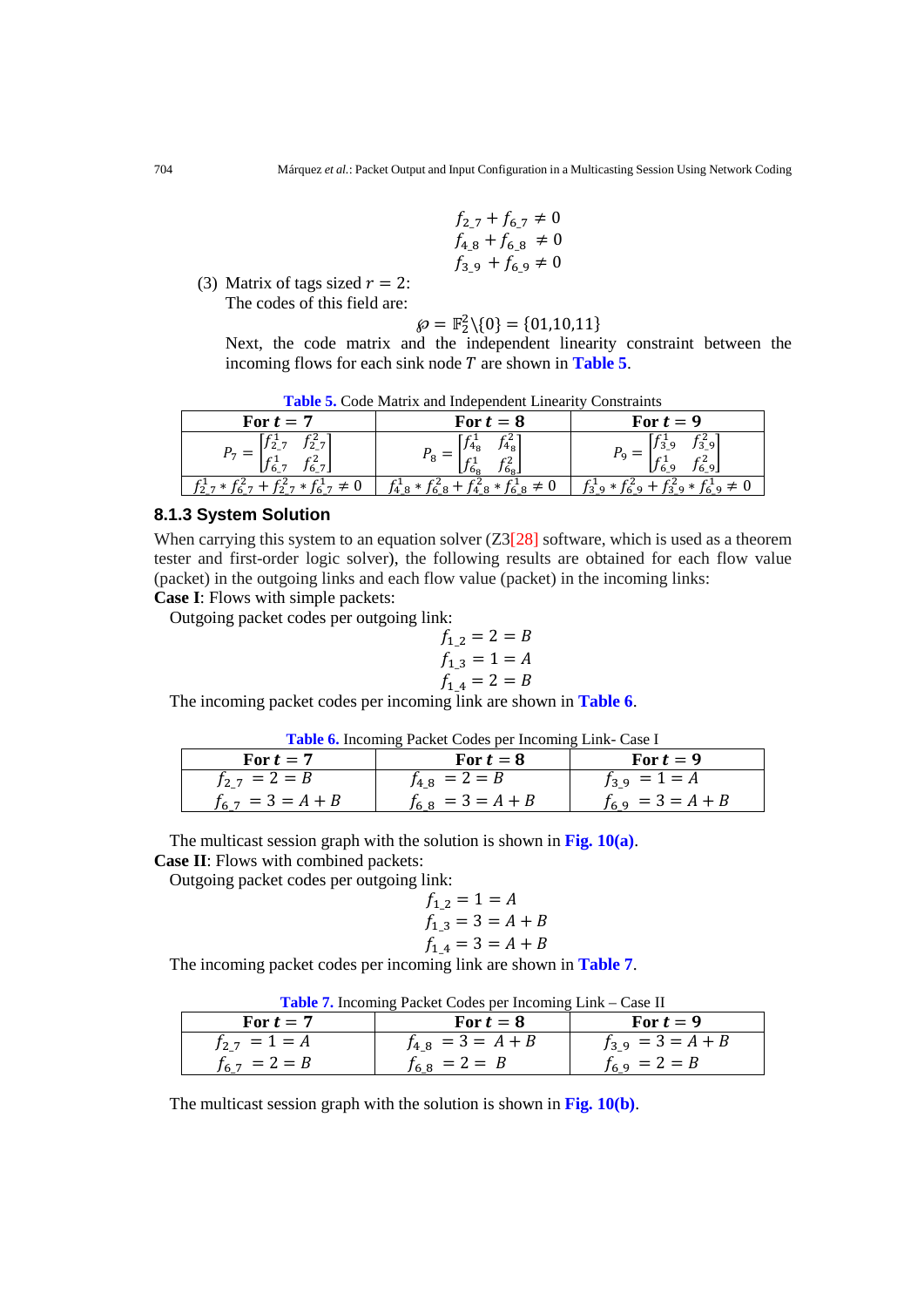

#### **8.2 Example 2: Multicast session with 18 nodes**

# **8.2.1 System graphs and matrices**

**Fig. 11(a)** shows the graph of a multicast session with 18 nodes and with a source node  $(s = 1)$ , three sinks  $(T = \{18,19,20\})$  and maximum flow of  $r = 4$  packets in  $\mathbb{F}_2^1$ . With a maximum flow of 4, the codes that will tag the packets are nonzero elements of the vector space  $\mathbb{F}_2^4$ . Also, there are coding nodes (nodes 8 and 12) that are not relevant to the model's approach. **Table 8** shows the links and their types. From this table, it is also inferred that the sets of outgoing and incoming links are constituted by:

 $S = \{(1,2), (1,3), (1,4), (1,5), (1,6), (1,7)\}$  $L = \left\{ \begin{matrix} (13,18), (14,18), (15,18), (16,19), (6,19), (14,19), (15,19), (16,19), (10,20), (14,20), (15,20), (16,20) \end{matrix} \right\}$ 

**Fig. 11(b)** shows the DLLG for the multicast session with 18 nodes. The longest path is three hops, and so it can only be iterated to  $n = 3$  and with  $n = 4$ ,  $F<sup>4</sup> = 0$ . After obtaining the intermediate matrices, the Source-Sinks Hop matrix and the Reduced Source-Sinks Hop matrix are deduced as shown in **Table 9** and **Table 10**, respectively.



Fig. 11(a) Multicast session for G with 18 nodes. (b) Directed Labeled Line Graph for G with 18 nodes.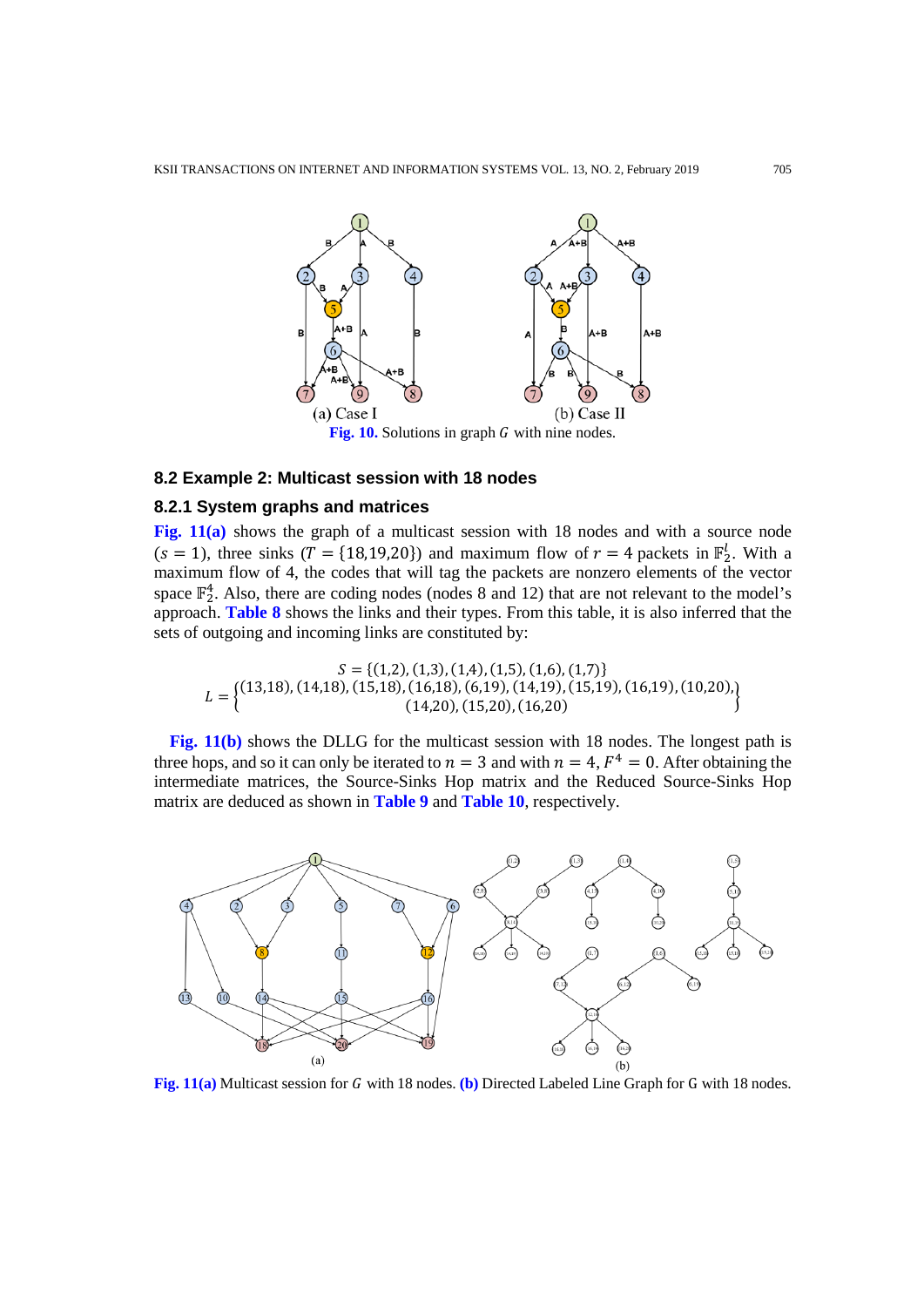| <b>Index</b>       |        | ∠      | 3  | 4  |        | 6      |    | 8      | 9              | 10     | . .    | 12     | 13            | 14       |
|--------------------|--------|--------|----|----|--------|--------|----|--------|----------------|--------|--------|--------|---------------|----------|
| Origin             |        |        |    |    |        |        | ∼  | 3      | 4              | 4      |        | 6      | 6             | ⇁        |
| <b>Destination</b> | ◠<br>∸ | 3      | 4  | 5  | 6      |        | 8  | 8      | 10             | 13     |        | 12     | 19            | 12       |
| <b>Type</b>        |        |        |    |    |        |        |    |        | $\overline{0}$ |        |        | 0      | ◠<br>↩        | $\Omega$ |
|                    |        |        |    |    |        |        |    |        |                |        |        |        |               |          |
| <b>Index</b>       | 5      | 16     | Ξ  | 18 | 19     | 20     | 21 | 22     | 23             | 24     | 25     | 26     | 27            | 28       |
| Origin             | 8      | 10     | 11 | 12 | 13     | 14     | 14 | 14     | 15             | 15     | 15     | 16     | 16            | 16       |
| <b>Destination</b> | 14     | 20     | 15 | 16 | 18     | 18     | 19 | 20     | 18             | 19     | 20     | 18     | 19            | 20       |
| <b>Type</b>        | 0      | ◠<br>↩ | 0  | 0  | ∍<br>∸ | ◠<br>∼ |    | ◠<br>∼ | ◠<br>∸         | ◠<br>↩ | ◠<br>∸ | ◠<br>∼ | $\Omega$<br>∸ | ◠        |

**Table 8.** Links table

## **8.2.2 System constraints**

According to the multicast session graph represented in **Fig. 11**, the following set of constraints is derived from applying the model.

(a) Constraints on the outgoing link flows: **Case I**: Flows with simple packets **Case II:** Flows with combined packets  $f_{1,2} = 1\sqrt{2} \sqrt{4} \sqrt{8}$ ;  $f_{1,3} = 1\sqrt{2} \sqrt{4} \sqrt{8}$ ;  $f_{1,4} = 1\sqrt{2} \sqrt{4} \sqrt{8}$ ;  $f_{1,5} = 1\sqrt{2} \sqrt{4} \sqrt{8}; f_{1,6} = 1\sqrt{2} \sqrt{4} \sqrt{8}; f_{1,7} = 1\sqrt{2} \sqrt{4} \sqrt{8}$  $f_{1,2} \neq 0$ ;  $f_{1,3} \neq 0$ ;  $f_{1,4} \neq 0$ ;  $f_{1,5} \neq 0$ ;  $f_{1,6} \neq 0$ ;  $f_{1,7} \neq 0$ 

(b) Constraints on the incoming link flows:

**Link**

With the support of the Reduced Source-Sinks Hop matrix  $Q_r$ , it is determined that:  $f_{13\_18} = f_{1\_4}$ ;  $f_{14\_18} = f_{1\_2} + f_{1\_3}$ ;  $f_{15\_18} = f_{1\_5}$ ;  $f_{16\_18} = f_{1\_6} + f_{1\_7}$ ;  $f_{6\_19} = f_{1\_6}$ ;  $f_{14\_19} = f_{1\_2} + f_{1\_3}$ ;  $f_{15\_19} = f_{1\_5}$ ;  $f_{16\_19} = f_{1\_6} + f_{1\_7}$ ;  $f_{10\_20} = f_{1\_4}$ ;  $f_{14\_20} = f_{1\_2} + f_{1\_3}$ ;  $f_{15_20} = f_{1_5}; f_{16_20} = f_{1_6} + f_{1_7}$ 

|                  |                |                |              |                 |                 |                |                |                |                | <b>Table 9.</b> Source-Slinks Hop Matrix Q |                |                    |                |                |                |                |                |                |                |                |                |              |                |                |                |              |              |                |
|------------------|----------------|----------------|--------------|-----------------|-----------------|----------------|----------------|----------------|----------------|--------------------------------------------|----------------|--------------------|----------------|----------------|----------------|----------------|----------------|----------------|----------------|----------------|----------------|--------------|----------------|----------------|----------------|--------------|--------------|----------------|
| Link             | $\overline{2}$ | $\widehat{d}$  | र्<br>न      | $\overline{15}$ | $\widetilde{a}$ | (1,7)          | (2, 8)         | (3,8)          | (4,10)         | (4,13)                                     | (5,11)         | $\frac{(6,12)}{2}$ | (6,19)         | (7,12)         | (8,14)         | (10,20)        | (11,15)        | (12,16)        | (13, 18)       | (14, 18)       | (14,19)        | (14,20)      | (15,18)        | (15,19)        | (15,20)        | (16,18)      | (16,19)      | (16,20)        |
| (1,2)            | $\Omega$       | $\Omega$       | $\Omega$     | $\Omega$        | $\overline{0}$  | $\Omega$       | $\overline{0}$ | $\overline{0}$ | $\overline{0}$ | $\overline{0}$                             | $\overline{0}$ | $\overline{0}$     | $\overline{0}$ | $\overline{0}$ | $\mathbf{0}$   | $\overline{0}$ | $\overline{0}$ | $\overline{0}$ | $\overline{0}$ | $\mathbf{1}$   | 1 <sup>1</sup> | $\mathbf{1}$ | $\overline{0}$ | $\overline{0}$ | $\overline{0}$ | $\Omega$     | $\Omega$     | $\overline{0}$ |
| (1,3)            | $\Omega$       | $\Omega$       | $\mathbf{0}$ | $\Omega$        | $\Omega$        | $\overline{0}$ | $\theta$       | $\overline{0}$ | $\overline{0}$ | $\overline{0}$                             | $\overline{0}$ | $\overline{0}$     | $\overline{0}$ | $\overline{0}$ | $\mathbf{0}$   | $\overline{0}$ | $\overline{0}$ | $\overline{0}$ | $\overline{0}$ | $\mathbf{1}$   | 1 <sup>1</sup> | $\mathbf{1}$ | $\overline{0}$ | $\overline{0}$ | $\overline{0}$ | $\mathbf{0}$ | $\Omega$     | $\overline{0}$ |
| $\overline{1,4}$ | $\Omega$       | $\overline{0}$ | $\Omega$     | $\Omega$        | $\Omega$        | $\overline{0}$ | $\theta$       | $\overline{0}$ | $\overline{0}$ | $\overline{0}$                             | $\overline{0}$ | $\overline{0}$     | $\overline{0}$ | $\overline{0}$ | $\mathbf{0}$   | 1              | $\overline{0}$ | $\overline{0}$ | $\mathbf{1}$   | $\overline{0}$ | $\overline{0}$ | $\Omega$     | $\overline{0}$ | $\overline{0}$ | $\overline{0}$ | $\Omega$     | $\Omega$     | $\overline{0}$ |
| $\overline{a}$   | $\Omega$       | $\Omega$       | $\Omega$     | $\Omega$        | $\Omega$        | $\Omega$       | $\theta$       | $\Omega$       | $\overline{0}$ | $\overline{0}$                             | $\overline{0}$ | $\overline{0}$     | $\overline{0}$ | $\overline{0}$ | $\mathbf{0}$   | $\overline{0}$ | $\overline{0}$ | $\mathbf{0}$   | $\overline{0}$ | $\overline{0}$ | $\overline{0}$ | $\Omega$     | 1              | 1              | $\mathbf{1}$   | $\Omega$     | $\Omega$     | $\overline{0}$ |
| $\overline{a}$   | $\Omega$       | $\Omega$       | $\Omega$     | $\Omega$        | $\overline{0}$  | $\overline{0}$ | $\theta$       | $\overline{0}$ | $\overline{0}$ | $\overline{0}$                             | $\theta$       | $\overline{0}$     | $\mathbf{1}$   | $\overline{0}$ | $\overline{0}$ | $\overline{0}$ | $\overline{0}$ | $\mathbf{0}$   | $\overline{0}$ | $\overline{0}$ | $\overline{0}$ | $\Omega$     | $\Omega$       | $\overline{0}$ | $\Omega$       | $\mathbf{1}$ | $\mathbf{1}$ | $\mathbf{1}$   |
| (1,7)            | $\Omega$       | $\Omega$       | $\theta$     | $\mathbf{0}$    | $\Omega$        | $\Omega$       | $\overline{0}$ | $\overline{0}$ | $\overline{0}$ | $\overline{0}$                             | $\overline{0}$ | $\overline{0}$     | $\overline{0}$ | $\overline{0}$ | $\overline{0}$ | $\overline{0}$ | $\overline{0}$ | $\overline{0}$ | $\overline{0}$ | $\overline{0}$ | $\overline{0}$ | $\Omega$     | $\Omega$       | $\overline{0}$ | $\overline{0}$ | 1            | $\mathbf{1}$ | 1              |

**Table 9.** Source-Sinks Hop Matrix

| Link  | ெ<br>$\overline{61}$ | ≏<br>∍<br>$\mathbf \Omega$<br>੩ | ଛ<br>$\Xi$<br>ਦ | ౚ<br>ℸ<br>4<br>ਦ | ெ<br>┓<br>∪ | ≏<br>∽<br>↽<br>ਦ | ౚ<br>∹<br>ιń<br>ರ | 5,19<br>ਦ | ≏<br>∍<br>m<br>ਦ | ଛ<br>-<br>ی<br>ਦ | ெ<br>⊣<br>ی<br>ರ | $\widehat{a}$<br>ě |
|-------|----------------------|---------------------------------|-----------------|------------------|-------------|------------------|-------------------|-----------|------------------|------------------|------------------|--------------------|
| (1,2) |                      |                                 |                 |                  |             |                  |                   |           |                  |                  |                  |                    |
| (1,3) |                      |                                 |                 |                  |             |                  |                   |           |                  |                  |                  |                    |
| (1,4) |                      |                                 |                 |                  |             |                  |                   |           |                  |                  |                  |                    |

**(1,5)** 0 0 0 0 0 0 **1 1 1** 0 0 0 **(1,6) 1** 0 0 0 0 0 0 0 0 **1 1 1 (1,7)** 0 0 0 0 0 0 0 0 0 **1 1 1**

**Table 10.** Reduced Source-Sinks Hop Matrix  $Q_r$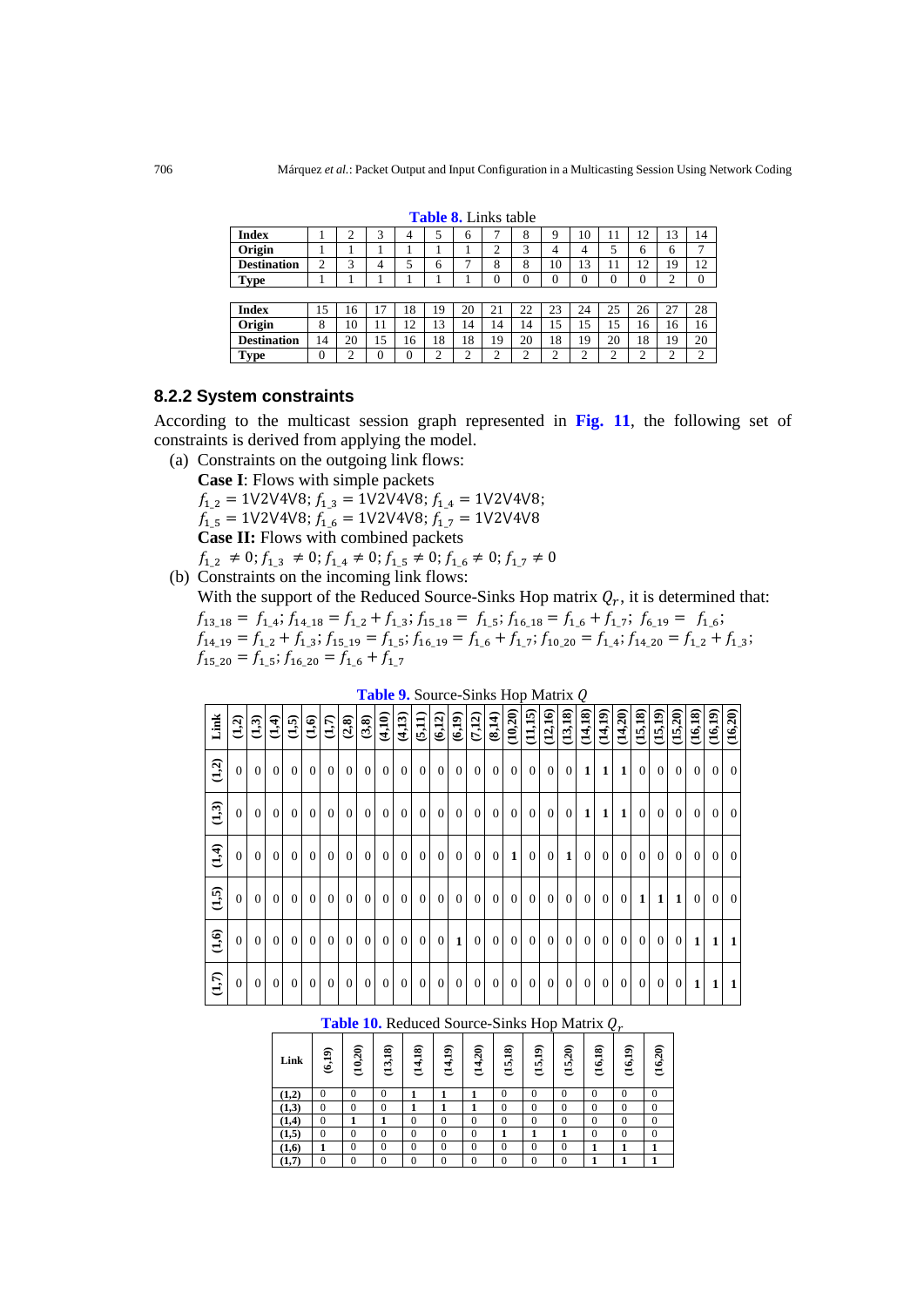- (c) Constraints on the incoming links and the sink nodes:
	- (1) Non-zero incoming flows:

 $f_{13\_18} \neq 0; f_{14\_18} \neq 0; f_{15\_18} \neq 0; f_{16\_18} \neq 0; f_{6\_19} \neq 0; f_{14\_19} \neq 0; f_{15\_19} \neq 0;$  $f_{16\_19} \neq 0; f_{10\_20} \neq 0; f_{14\_20} \neq 0; f_{15\_20} \neq 0; f_{16\_20} \neq 0$ (2) Non-zero linear combination of incoming flows to a sink node:

$$
f_{13\_18} + f_{14\_18} + f_{15\_18} + f_{16\_18} \neq 0
$$
  

$$
f_{6\_19} + f_{14\_19} + f_{15\_19} + f_{16\_19} \neq 0
$$
  

$$
f_{10\_20} + f_{14\_20} + f_{15\_20} + f_{16\_20} \neq 0
$$

(3) Matrix of tags sized  $r = 4$ :

The codes of this field are:

 $\wp = \mathbb{F}_2^4 \backslash \{0\} = \{0001, 0010, 0011, 0100, 0101, 0110, 0111, 1000, 1001, 1010, 1011, 1100, 1101, 1111\}$ Next, the code matrix and the independent linearity constraint between the incoming flows for each sink node  $T$  are shown in **Table 11**.

|  |  | <b>Table 11.</b> Code Matrix and Independent Linearity Constraints |  |  |
|--|--|--------------------------------------------------------------------|--|--|
|--|--|--------------------------------------------------------------------|--|--|

| For $t=18$                                                                                                                                                                                                                                                                                                                                                                                   | For $t = 19$                                                                                                                                                                                                                                                                                                                                                     | For $t=20$                                                                                                                                                                                                                                                                                                                                         |  |  |  |  |
|----------------------------------------------------------------------------------------------------------------------------------------------------------------------------------------------------------------------------------------------------------------------------------------------------------------------------------------------------------------------------------------------|------------------------------------------------------------------------------------------------------------------------------------------------------------------------------------------------------------------------------------------------------------------------------------------------------------------------------------------------------------------|----------------------------------------------------------------------------------------------------------------------------------------------------------------------------------------------------------------------------------------------------------------------------------------------------------------------------------------------------|--|--|--|--|
| $\begin{bmatrix} f_{13,18}^1 & f_{13,18}^2 & f_{13,18}^3 & f_{13,18}^4 \end{bmatrix}$<br>$\begin{vmatrix} f_{14_{-}18}^1 & f_{14_{-}18}^2 & f_{14_{-}18}^3 & f_{14_{-}18}^4 \end{vmatrix}$<br>$P_{18} = 1$<br>$\begin{bmatrix} f_{15,18}^1 & f_{15,18}^2 & f_{15,18}^3 & f_{15,18}^4 \end{bmatrix}$<br>$\begin{bmatrix} f_{16,18}^1 & f_{16,18}^2 & f_{16,18}^3 & f_{16,18}^4 \end{bmatrix}$ | $\begin{bmatrix} f_{6,19}^1 & f_{6,19}^2 & f_{6,19}^3 \end{bmatrix}$<br>$f_{6\_19}^{4}$ ]<br>$\begin{vmatrix} f_{14}^1 & 19 & f_{14}^2 & 19 & f_{14}^3 & 19 & f_{14}^4 & 19 \end{vmatrix}$<br>$P_{19} =$<br>$f_{15\_19}^1$ $f_{15\_19}^2$ $f_{15\_19}^3$ $f_{15\_19}^4$<br>$\begin{bmatrix} f_{16,19}^1 & f_{16,19}^2 & f_{16,19}^3 & f_{16,19}^4 \end{bmatrix}$ | $\begin{bmatrix} f_{10,20}^1 & f_{10,20}^2 & f_{10,20}^3 & f_{10,20}^4 \end{bmatrix}$<br>$\begin{bmatrix} f_{14,20}^1 & f_{14,20}^2 & f_{14,20}^3 & f_{14,20}^4 \end{bmatrix}$<br>$P_{20} =  $<br>$f_{15,20}^1$ $f_{15,20}^2$ $f_{15,20}^3$ $f_{15,20}^4$<br>$\begin{bmatrix} f_{16,20}^1 & f_{16,20}^2 & f_{16,20}^3 & f_{16,20}^4 \end{bmatrix}$ |  |  |  |  |
| $det(P_{18}) \neq 0$                                                                                                                                                                                                                                                                                                                                                                         | $det(P_{19}) \neq 0$                                                                                                                                                                                                                                                                                                                                             | $det(P_{20}) \neq 0$                                                                                                                                                                                                                                                                                                                               |  |  |  |  |

# **8.2.3 System Solution**

The following results are obtained for each flow value (packet) in the outgoing and incoming links:

**Case I**: Flows with simple packets:

Outgoing packet codes per outgoing link:

$$
f_{1,2} = 1 = A
$$
  
\n
$$
f_{1,3} = 8 = D
$$
  
\n
$$
f_{1,4} = 1 = A
$$
  
\n
$$
f_{1,5} = 4 = C
$$
  
\n
$$
f_{1,6} = 2 = B
$$
  
\n
$$
f_{1,7} = 1 = A
$$

The incoming packet codes per incoming link are shown in **Table 12**.

| For $t = 18$            | For $t=19$               | For $t=20$              |
|-------------------------|--------------------------|-------------------------|
| $f_{13,18} = 1 = A$     | $f_{6,19}$ = 2 = B       | $f_{10,20} = 1 = A$     |
| $f_{14,18} = 9 = A + D$ | $f_{14,19} = 9 = A + D$  | $f_{14,20} = 9 = A + D$ |
| $f_{15,18} = 4 = C$     | $f_{15,19} = 4 = C$      | $f_{15,20} = 4 = C$     |
| $t_{16,18} = 3 = A + B$ | $f_{16\_19} = 3 = A + B$ | $f_{16,20} = 3 = A + B$ |

The multicast session graph with the solution is shown in **Fig. 12(a)**. **Case II**: Flows with combined packets:

Outgoing packet codes per outgoing link:

| $f_{1,2} = 7 = A + B + C$ | $f_{1,4} = 3 = A + B$  | $f_{1,6} = 3 = A + B$      |
|---------------------------|------------------------|----------------------------|
| $f_{1,3} = 1 = A$         | $f_{1,5} = 12 = C + D$ | $f_{1,7} = 11 = A + B + D$ |
|                           |                        |                            |

The incoming packet codes per incoming link are shown in **Table 13**.

**Table 13.** Incoming Packet Codes per Incoming Link – Case II

| For $t=18$               | For $t=19$               | For $t=20$               |
|--------------------------|--------------------------|--------------------------|
| $f_{13,18} = 3 = A + B$  | $f_{6,19} = 3 = A + B$   | $f_{10,20} = 3 = A + B$  |
| $f_{14,18} = 6 = B + C$  | $f_{14,19} = 6 = B + C$  | $f_{14,20} = 6 = B + C$  |
| $f_{15-18} = 12 = C + D$ | $f_{15,19} = 12 = C + D$ | $f_{15,20} = 12 = C + D$ |
| $f_{16\;18} = 8 = D$     | $f_{16,19} = 8 = D$      | $f_{16,20} = 8 = D$      |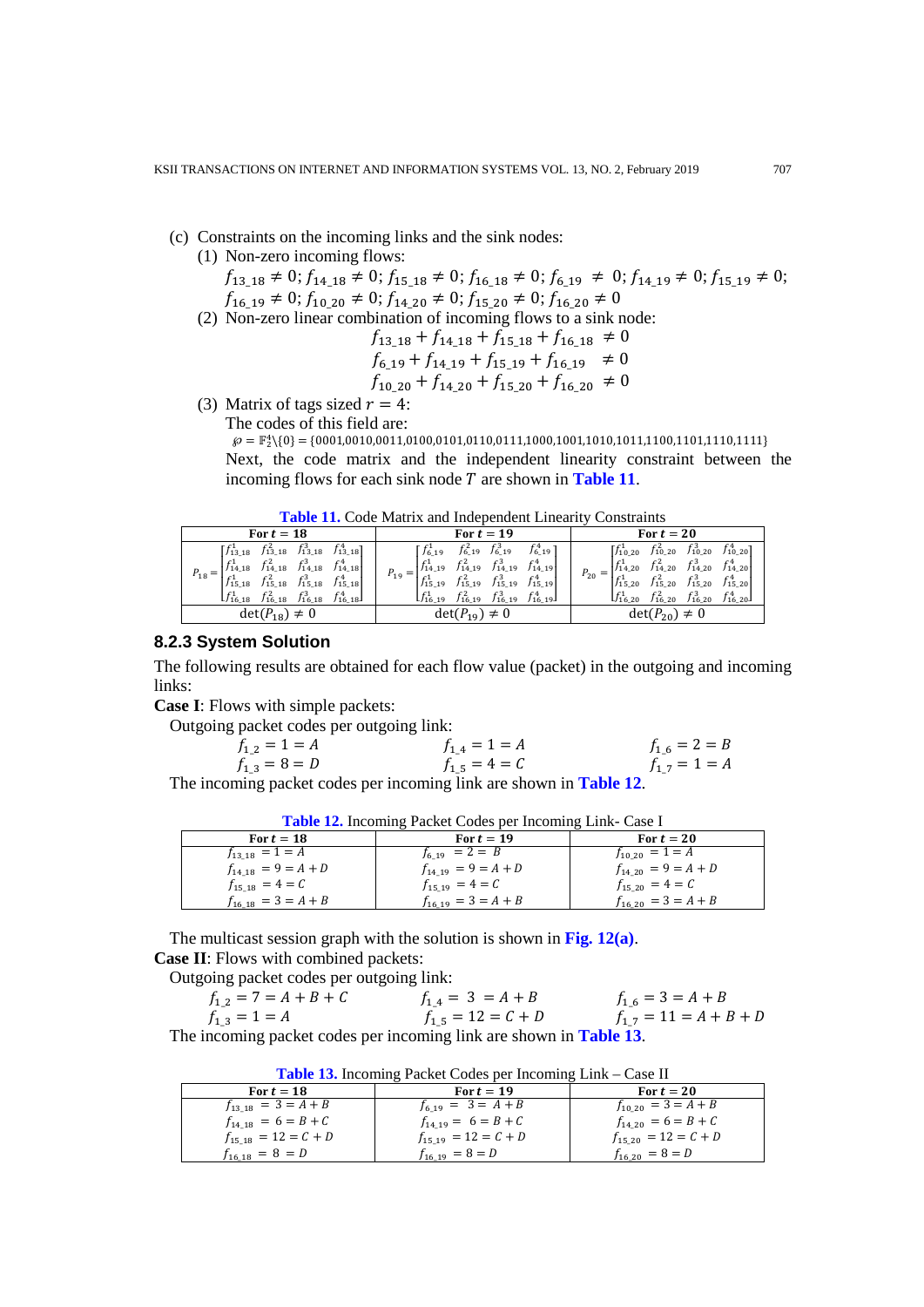

**Fig. 12.** The solutions in graph  $G$  with 18 nodes.

# **5. Conclusion**

Finding a solution to the multicast NC problem is one of the challenges addressed in several previous studies [2] [3] [16]. Also, the problem of multicast routing with NC has been addressed in [18] [19] [22] [23]. However, in these studies (especially the first one), the size of the field is associated with the solution, which is limited by the number of sinks that comprise the multicast network.

To make the field size independent of the number of sinks, this work proposes finding a multicast solution based on the order to distribute  $r$ -packets, which constitute the maximum flow of the multicast session between the outgoing links from the source node and guarantees the delivery of the  $r$ -packets to each of the sink nodes.

A code is defined to tag each packet within the network, which is within the range  $[1, 2<sup>r</sup> - 1]$ . The original or so-called simple packets within this study are tagged with the vectors  $u_i$  in sequential order or with a defined mnemonic on an alphabet Σ. When packet coding is executed, it is also carrying out the linear combination of vectors  $u_i$  using coding coefficients with a value of 1 defined in  $\mathbb{F}_2$  or with the representation of the mnemonics of the alphabet using the xor (+) operator.

From the matrix representation of the multicast session graph, the Reduced Source-Sink Hop matrix is constructed where each non-zero position indicates the number of times the outgoing link flow contributes at the incoming link to the constitution of a linear combination, which will enter the sink node at the end of this link.

A system of constraints is established that allows solutions with either simple packet ordering in outgoing links or the use of combined packets. These constraints are constructed from the Reduced Source-Sink Hop matrix and consider the linear independence conditions at the sink nodes to assume the resolution of the system. When the conditions of linear independence are not met, the method will generate systems without solutions.

A method is currently being developed to obtain all of the possible valid solutions for each case exposed. It is also expected that a proposal for multisource multicast (multicast multisession) systems, similar to this one, will be obtained. Furthermore, we are in the process of simulating a multicast session system that will allow us to observe its behavior beginning from the packets in the source node and include ordering in the outgoing links.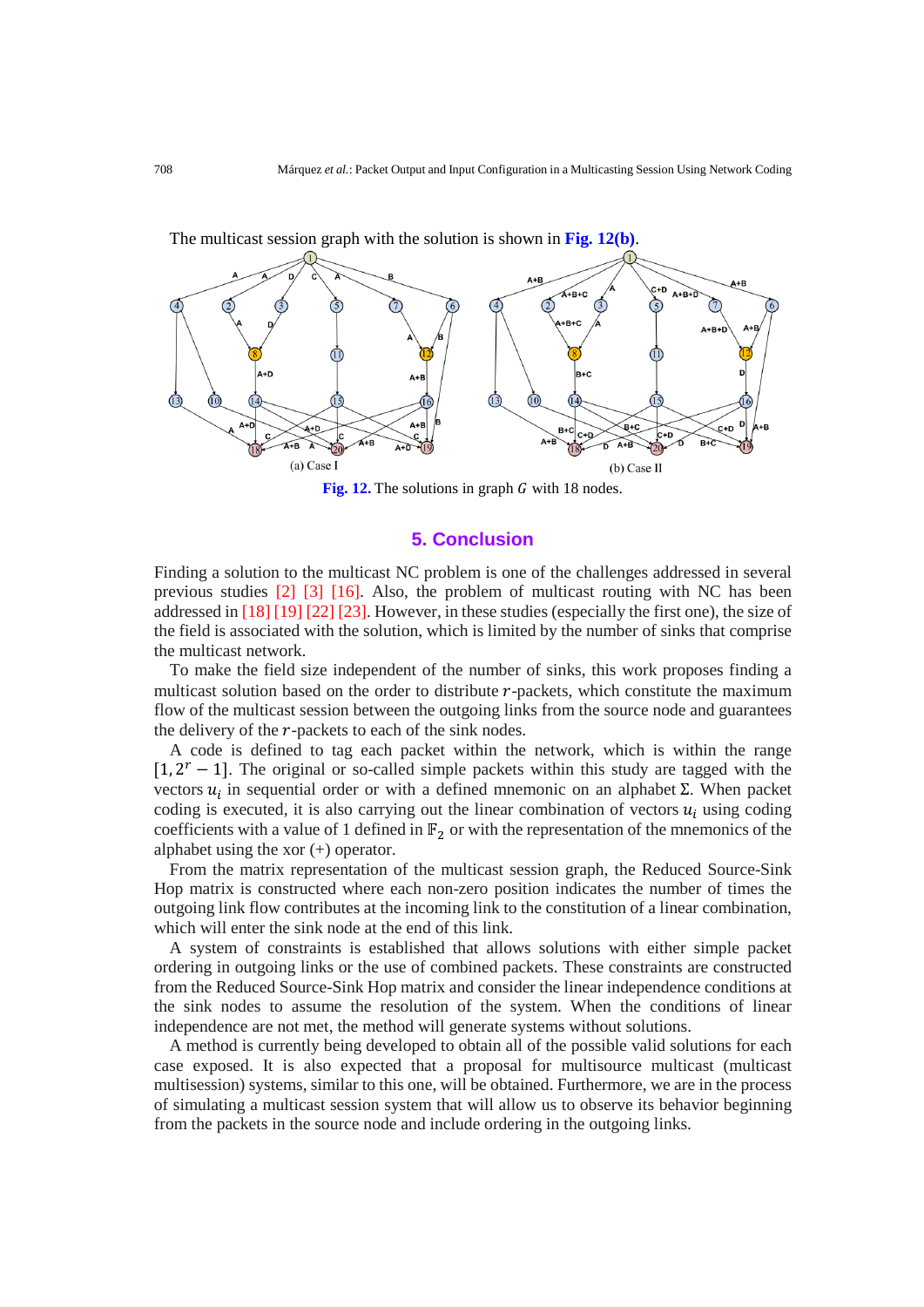# **References**

- [1] R. Ahlswede, N. Cai, S.-Y. Li, and R. W. Yeung, "Network information flow," *IEEE Trans. Inf. Theory*, Vol. 46, No. 4, pp. 1204-1216, 2000. [Article \(CrossRef Link\)](https://doi.org/10.1109/18.850663)
- [2] R. Koetter and M. Médard, "An algebraic approach to network coding," *IEEE ACM Trans. Netw. TON*, Vol. 11, No. 5, pp. 782-795, 2003. [Article \(CrossRef Link\)](https://doi.org/10.1109/TNET.2003.818197)
- [3] S.-Y. R. Li, R. W. Yeung, and N. Cai, "Linear network coding," *Inf. Theory IEEE Trans.*, Vol. 49, No. 2, pp. 371-381, 2003[. Article \(CrossRef Link\)](https://doi.org/10.1109/TIT.2002.807285)
- [4] P. A. Chou and Y. Wu, "Network coding for the internet and wireless networks," *IEEE Signal Process. Mag*., Vol. 24, No. 5, pp. 77-85, 2007. [Article \(CrossRef Link\)](https://doi.org/10.1109/MSP.2007.904818)
- [5] B. Li and Y. Wu, "Network coding [scanning the issue]," *Proc. IEEE*, Vol. 99, No. 3, pp. 363-365, 2011. [Article \(CrossRef Link\)](https://doi.org/10.1109/JPROC.2010.2096251)
- [6] A. Sprintson, "Network coding and its applications in communication networks," *Algorithms for Next Generation Networks*, Springer, pp. 343-372, 2010[. Article \(CrossRef Link\)](https://doi.org/10.1007/978-1-84882-765-3_15)
- [7] R. W. Yeung and N. Cai, Network coding theory. Now Publishers Inc, 2006. [Article \(CrossRef Link\)](https://doi.org/10.1561/0100000007)
- [8] C. Fragouli, J.-Y. Le Boudec, and J. Widmer, "Network coding: an instant primer," *ACM SIGCOMM Comput. Commun. Rev.*, Vol. 36, No. 1, pp. 63-68, 2006[. Article \(CrossRef Link\)](https://doi.org/10.1145/1111322.1111337)
- [9] R. W. Yeung, "Network coding: A historical perspective," *Proc. IEEE*, Vol. 99, No. 3, pp. 366-371, 2011. [Article \(CrossRef Link\)](https://doi.org/10.1109/JPROC.2010.2094591)
- [10] P. Elias, A. Feinstein, and C. Shannon, "A note on the maximum flow through a network," *IRE Trans. Inf. Theory*, Vol. 2, No. 4, pp. 117-119, 1956. [Article \(CrossRef Link\)](https://doi.org/10.1109/TIT.1956.1056816)
- [11] L. R. Ford and D. R. Fulkerson, "Maximal flow through a network," *Classic papers in combinatorics*, pp. 243-248, 1987. [Article \(CrossRef Link\)](https://doi.org/10.1007/978-0-8176-4842-8_15)
- [12] G. Dantzig and D. R. Fulkerson, "On the max flow min cut theorem of networks," *Linear Inequalities Relat. Syst*., Vol. 38, pp. 225-231, 2003[. Article \(CrossRef Link\)](https://doi.org/10.1016/j.jctb.2010.08.002)
- [13] R. Lidl and H. Niederreiter, Finite fields, vol. 20. Cambridge university press, 1997.
- [14] R. Koetter and M. Médard, "Beyond routing: An algebraic approach to network coding," in *Proc. of INFOCOM 2002. Twenty-First Annual Joint Conference of the IEEE Computer and Communications Societies. Proceedings. IEEE*, Vol. 1, pp. 122-130, 2002. Article (CrossRef Link)
- [15] S. Jaggi, P. A. Chou, and K. Jain, "Low complexity optimal algebraic multicast codes," in *Proc. of IEEE Int'l Symp. Information Theory*, Yokohama, Japan, 2003. Article (CrossRef Link)
- [16] S. Jaggi et al., "Polynomial time algorithms for multicast network code construction," *Inf. Theory IEEE Trans*, Vol. 51, No. 6, pp. 1973-1982, 2005. **[Article \(CrossRef Link\)](https://doi.org/10.1109/TIT.2005.847712)**
- [17] P. Sanders, S. Egner, and L. Tolhuizen, "Polynomial time algorithms for network information flow," in *Proc. of the fifteenth annual ACM symposium on Parallel algorithms and architectures*, pp. 286-294, 2003. [Article \(CrossRef Link\)](https://doi.org/10.1145/777412.777464)
- [18] Y. Zhu, B. Li, and J. Guo, "Multicast with network coding in application-layer overlay networks," *IEEE J. Sel. Areas Commun.*, Vol. 22, No. 1, pp. 107-120, 2004. [Article \(CrossRef Link\)](https://doi.org/10.1109/JSAC.2003.818801)
- [19] T. Shaoguo, H. Jiaqing, Y. Zongkai, R. S. Youail, and C. Wenqing, "Routing algorithm for network coding based multicast," in *Proc. of Convergence Information Technology International Conference*, pp. 2091-2095, 2007. [Article \(CrossRef Link\)](https://doi.org/10.1109/ICCIT.2007.213)
- [20] R. K. Ahuja, T. L. Magnanti, and J. B. Orlin, "Network flows: theory, algorithms, and applications," 1993.
- [21] T. H. Cormen, Introduction to algorithms. MIT press, 2009.
- [22] L. Wu and K. Curran, "A practical network coding and routing scheme based on maximum flow combination," *Int. J. Netw. Manag.*, Vol. 22, No. 5, pp. 373-396, 2012. [Article \(CrossRef Link\)](https://doi.org/10.1002/nem.1797)